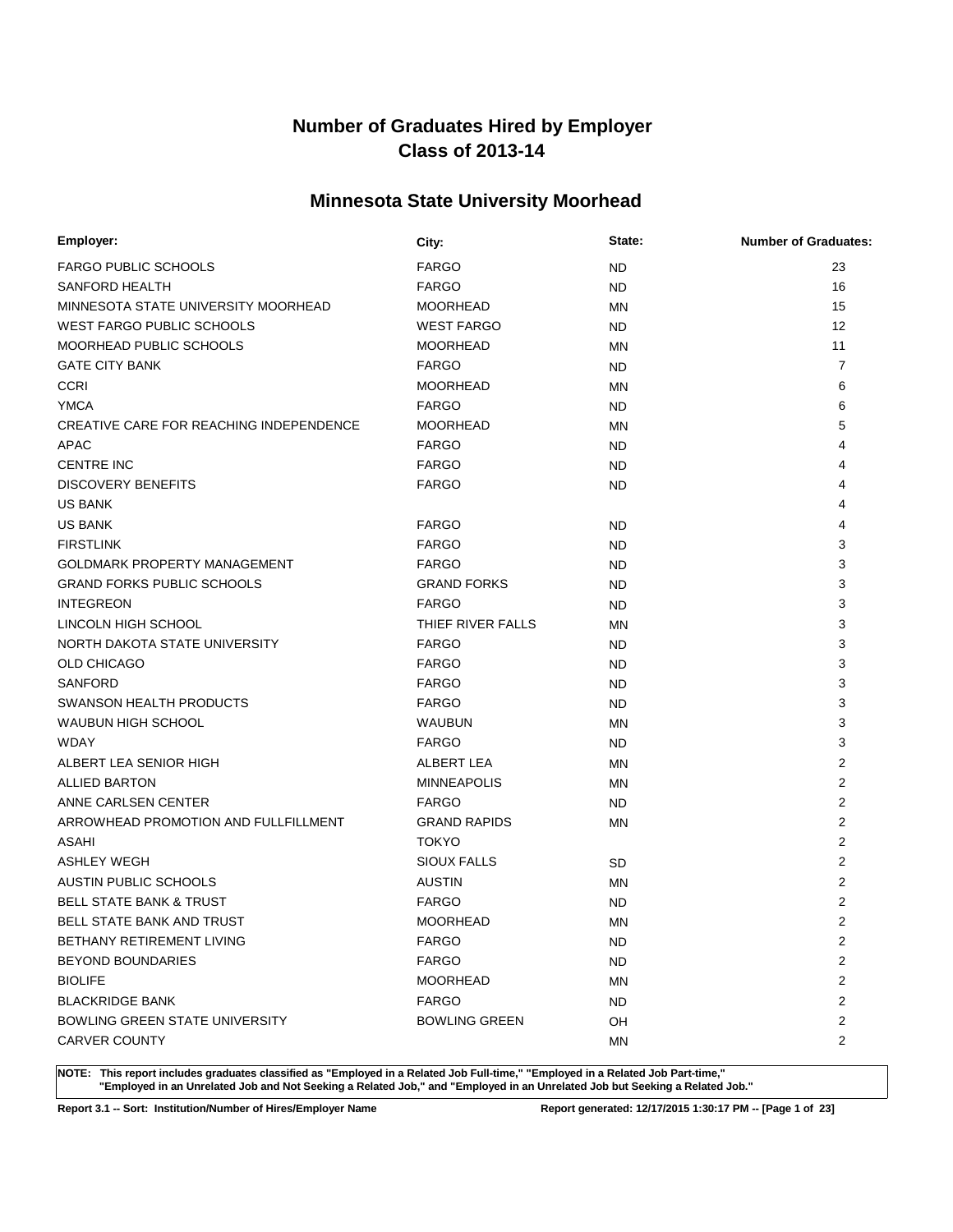# **Minnesota State University Moorhead**

| Employer:                               | City:                | State:    | <b>Number of Graduates:</b> |
|-----------------------------------------|----------------------|-----------|-----------------------------|
| <b>CHI-FRIENDSHIP</b>                   | <b>FARGO</b>         | ND.       | $\overline{2}$              |
| <b>CHILDREN'S MONTESSORI CENTER</b>     | <b>FARGO</b>         | ND.       | 2                           |
| CONCORDIA COLLEGE                       | <b>MOORHEAD</b>      | <b>MN</b> | $\overline{2}$              |
| <b>CONNECTIONS MOORHEAD</b>             | <b>MOORHEAD</b>      | MN        | $\overline{2}$              |
| <b>CSD MINNESOTA RELAY</b>              | <b>MOORHEAD</b>      | ΜN        | 2                           |
| DELTA GLOBAL SERVICES                   | <b>FARGO</b>         | ND.       | 2                           |
| DETROIT LAKES SCHOOL DISTRICT           | <b>DETROIT LAKES</b> | MN        | $\overline{2}$              |
| DGF SCHOOLS                             | <b>DILWORTH</b>      | MN        | 2                           |
| DIRECTOR OF GRAPHICS & MEDIA            | <b>FARGO</b>         | ND.       | 2                           |
| DMS HEALTH TECHNOLOGIES                 | <b>FARGO</b>         | ND.       | $\overline{2}$              |
| DOTTINEAU HIGH SCHOOL                   | <b>DOTTINEAU</b>     | ND.       | 2                           |
| <b>EASTER SEALS/GOODWILL</b>            | <b>FARGO</b>         | ND.       | 2                           |
| EASTERN NAZARENE COLLEGE                | <b>QUINCY</b>        | МA        | $\overline{2}$              |
| EDEN VALLEY WATKINS SCHOOLS             | <b>EDEN VALLEY</b>   | ΜN        | $\overline{2}$              |
| <b>EIDE BAILLY</b>                      | <b>FARGO</b>         | ND.       | $\overline{2}$              |
| <b>ENGAGE MEDIA STRATEGIES</b>          | <b>FARGO</b>         | ND.       | 2                           |
| <b>ESSENTIA HEALTH</b>                  | <b>DETROIT LAKES</b> | ΜN        | 2                           |
| <b>FAMILY WELLNESS</b>                  | <b>FARGO</b>         | ND.       | 2                           |
| FARGO PUBLIC SCHOOLS - DISCOVERY MIDDLE | <b>FARGO</b>         | ND.       | $\overline{2}$              |
| <b>FRAZEE HIGH SCHOOL</b>               | <b>FRAZEE</b>        | MN        | $\overline{2}$              |
| FRESHWATER EDUCATION DISTRICT           | <b>STAPLES</b>       | MN        | $\overline{2}$              |
| <b>FRIENDSHIP</b>                       | <b>FARGO</b>         | ND.       | 2                           |
| <b>GLASSER IMAGES</b>                   | <b>BISMARCK</b>      | ND.       | $\overline{2}$              |
| <b>GLENWOOD VILLAGE CARE CENTER</b>     | <b>GLENWOOD</b>      | MN        | 2                           |
| <b>GOLDMARK</b>                         | <b>FARGO</b>         | ND.       | $\overline{2}$              |
| <b>IFANTI CHISAGO STAR</b>              | CAMBRIDGE            | <b>MN</b> | $\overline{2}$              |
| <b>IRONCLAD MARKETING</b>               | <b>WEST FARGO</b>    | ND.       | 2                           |
| <b>JPII SCHOOLS</b>                     | <b>FARGO</b>         | ND.       | $\overline{2}$              |
| <b>KAPLAN INTERNATIONAL</b>             | <b>CHICAGO</b>       | IL.       | 2                           |
| <b>KILBOURNE GROUP</b>                  | <b>FARGO</b>         | ND.       | $\overline{2}$              |
| K-MART                                  | <b>BISMARK</b>       | ND.       | $\overline{2}$              |
| KORSMO FUNERAL HOME                     | <b>MOORHEAD</b>      | MN        | 2                           |
| <b>KTTC TELEVISION</b>                  | <b>ROCHESTER</b>     | ΜN        | $\overline{2}$              |
| LAKE PARK AUDUBON ELEMENTARY            |                      |           | $\overline{2}$              |
| LANDMARK DRAINAGE                       | <b>SITON</b>         | ΜN        | $\overline{2}$              |
| <b>MENAHGA PUBLIC SCHOOLS</b>           | <b>MENAHGA</b>       | ΜN        | $\overline{2}$              |
| <b>MERRILL LYNCH</b>                    | WAYZATA              | MN        | $\overline{2}$              |
| <b>MICROSOFT</b>                        | <b>FARGO</b>         | ND.       | $\overline{2}$              |
| <b>MONTANA STATE UNIVERSITY</b>         | <b>BOZEMAN</b>       | МT        | $\overline{c}$              |
| MONTICELLO HIGH SCHOOL                  | <b>MONTICELLO</b>    | ΜN        | $\overline{2}$              |

**NOTE: This report includes graduates classified as "Employed in a Related Job Full-time," "Employed in a Related Job Part-time," "Employed in an Unrelated Job and Not Seeking a Related Job," and "Employed in an Unrelated Job but Seeking a Related Job."**

**Report 3.1 -- Sort: Institution/Number of Hires/Employer Name Report generated: 12/17/2015 1:30:17 PM -- [Page 2 of 23]**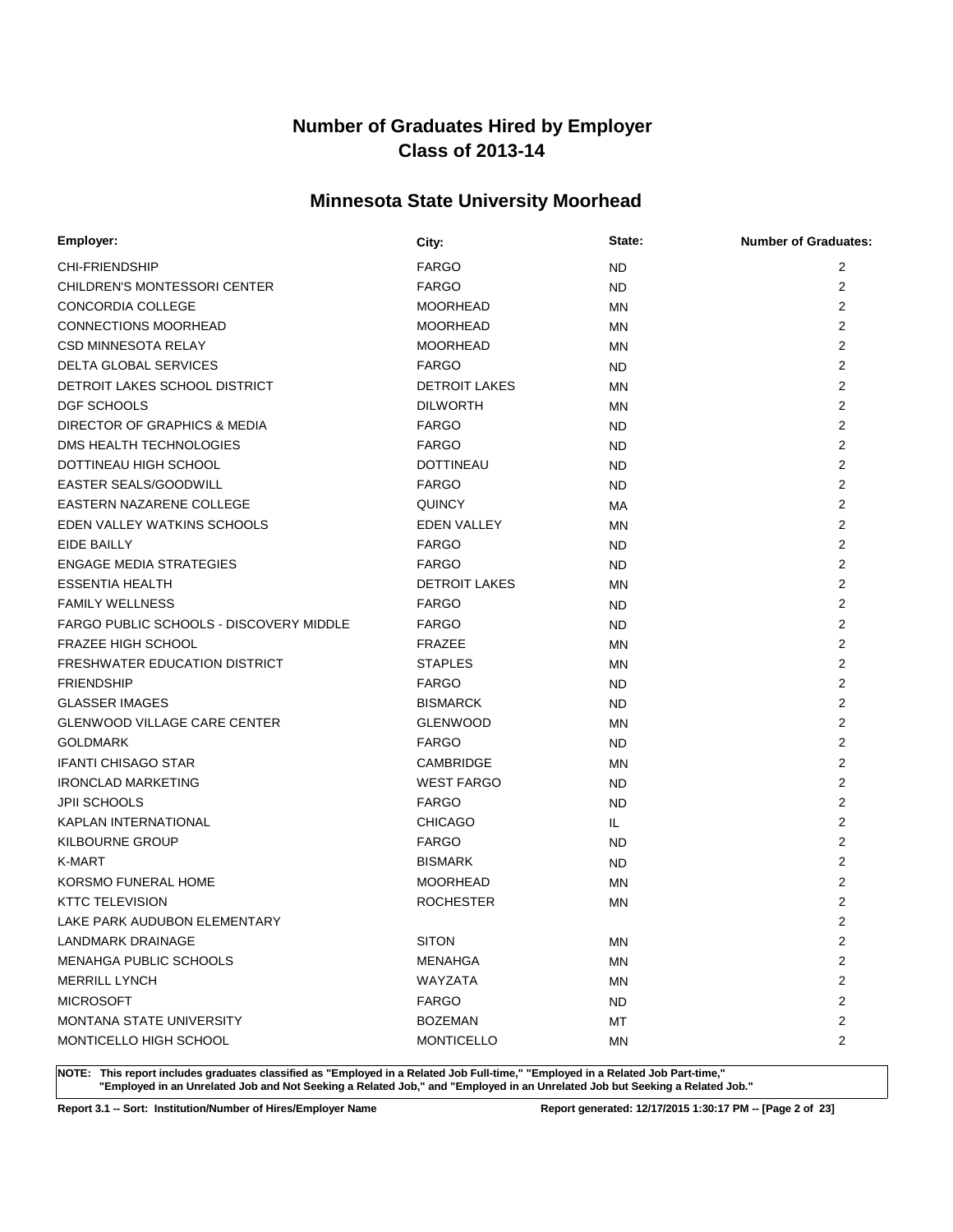# **Minnesota State University Moorhead**

| Employer:                                | City:               | State:    | <b>Number of Graduates:</b> |
|------------------------------------------|---------------------|-----------|-----------------------------|
| NORTH DAKOTA STATE AUDITOR'S OFFICE      | <b>BISMARCK</b>     | ND.       | 2                           |
| NORTH WEST REGIONAL PUBLIC LIBRARY       | <b>FERGUS FALLS</b> | <b>MN</b> | $\overline{2}$              |
| PARK RAPIDS SCHOOL DISTRICT              | <b>PARK RAPIDS</b>  | ΜN        | 2                           |
| PEACE CORP                               | WUWEI, GANSU        |           | $\overline{2}$              |
| PEACE CORPS                              | <b>MOZAMBIQUE</b>   |           | $\overline{2}$              |
| PEACE CORPS                              | <b>EAST JAVAN</b>   | IN        | 2                           |
| PIERCE COUNTY SECURITY                   | <b>TACOMA</b>       | WA        | 2                           |
| POPE COUNTY HUMAN SERVICES               | <b>GLENWOOD</b>     | MN        | 2                           |
| PRAIRIE RESTORATIONS, INC.               | <b>HAWLEY</b>       | ΜN        | 2                           |
| PRAIRIE ST. JOHN'S                       | <b>FARGO</b>        | ND.       | $\overline{2}$              |
| <b>RAPID REFILL</b>                      | <b>FARGO</b>        | ND.       | 2                           |
| <b>RDO EQUIPMENT</b>                     | <b>FARGO</b>        | ND.       | $\overline{2}$              |
| <b>RDO EQUIPMENT COMPANY</b>             | <b>FARGO</b>        | ND.       | 2                           |
| <b>READING CORP</b>                      | ST. PAUL            | <b>MN</b> | $\overline{2}$              |
| REALTRUCK.COM                            | <b>FARGO</b>        | ND.       | 2                           |
| <b>RED RIVER RECOVERY CENTER</b>         | <b>DILWORTH</b>     | <b>MN</b> | 2                           |
| <b>RESTORATION ACADEMY</b>               | <b>BIRMINGHAM</b>   | AL        | $\overline{2}$              |
| RIDGEVIEW MEDICAL CENTER                 | <b>CHANHASSEN</b>   | <b>MN</b> | 2                           |
| <b>RUSTICA</b>                           | <b>MOORHEAD</b>     | ΜN        | $\overline{2}$              |
| SANFORD OCCUPATIONAL HEALTH              | <b>FARGO</b>        | ND.       | 2                           |
| <b>SECURIAN FINANCIAL GROUP</b>          | ST. PAUL            | MN        | 2                           |
| <b>SECURITAS SECURTY</b>                 | <b>FARGO</b>        | ND.       | $\overline{2}$              |
| <b>SHAREHOUSE</b>                        | <b>FARGO</b>        | ND.       | 2                           |
| SOUTHWEST JUNIOR HIGH                    | <b>SAN LUIS</b>     | AZ        | 2                           |
| <b>SPOTLIGHT MEDIA</b>                   | <b>FARGO</b>        | ND.       | $\overline{2}$              |
| ST. CLOUD HOSPITAL                       | ST. CLOUD           | <b>MN</b> | $\overline{2}$              |
| STANLEY HIGH SCHOOL                      |                     |           | $\overline{2}$              |
| SW/WC SERVICE COOPERATIVE                | <b>MARSHALL</b>     | ΜN        | $\overline{2}$              |
| <b>TARGET</b>                            | <b>MINNEAPOLIS</b>  | MN        | $\overline{2}$              |
| <b>TARGET</b>                            | <b>MOORHEAD</b>     | MN        | $\overline{2}$              |
| THRIFTY WHITE DRUG                       | <b>FARGO</b>        | ND.       | 2                           |
| TOLLEFSON'S CONTRAACT FLOORING           | <b>WEST FARGO</b>   | ND.       | $\overline{2}$              |
| <b>TRUEIT</b>                            | <b>FARGO</b>        | <b>ND</b> | 2                           |
| <b>TWEDE'S CAFE</b>                      | NORTH BEND          | WA        | 2                           |
| ULTRA BODY FITNESS                       | <b>DILWORTH</b>     | ΜN        | $\overline{2}$              |
| UNITED BLOOD SERVICES                    | <b>FARGO</b>        | <b>ND</b> | $\overline{c}$              |
| UNITED STATES PEACE CORPS                | <b>WASHINGTON</b>   | DC        | $\overline{c}$              |
| UNIVERSITY OF WISCONSIN-MADISON          | <b>MADISON</b>      | WI        | 2                           |
| UPPER MN VALLEY REGIONAL DEVELOP COMMISO | APPLETON            | ΜN        | $\overline{c}$              |
| VANCO PAYMENT SOLUTIONS                  | <b>MINNETONKA</b>   | ΜN        | $\overline{2}$              |

**NOTE: This report includes graduates classified as "Employed in a Related Job Full-time," "Employed in a Related Job Part-time," "Employed in an Unrelated Job and Not Seeking a Related Job," and "Employed in an Unrelated Job but Seeking a Related Job."**

**Report 3.1 -- Sort: Institution/Number of Hires/Employer Name Report generated: 12/17/2015 1:30:17 PM -- [Page 3 of 23]**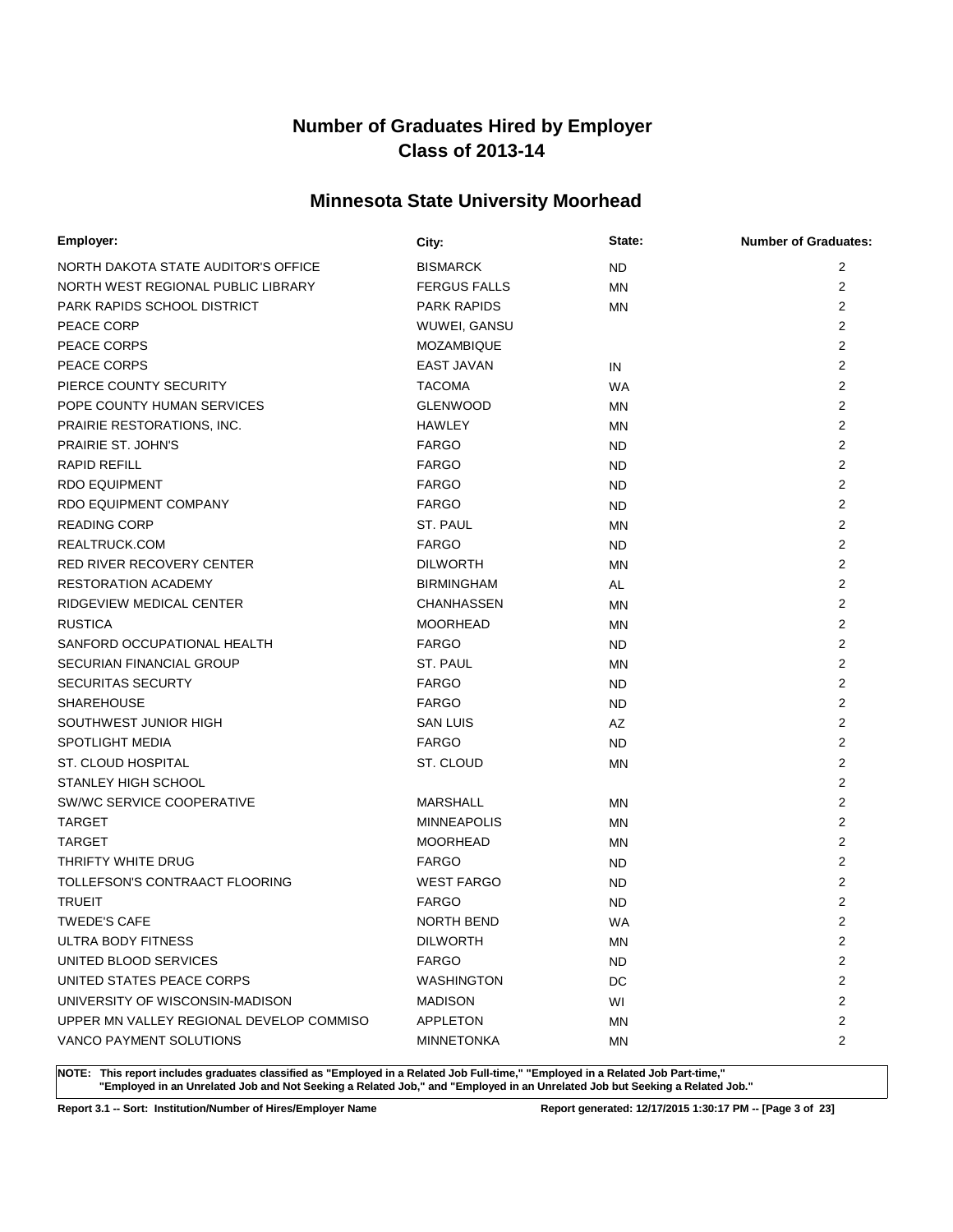# **Minnesota State University Moorhead**

| Employer:                                | City:                 | State:    | <b>Number of Graduates:</b> |
|------------------------------------------|-----------------------|-----------|-----------------------------|
| <b>VANTAGE COMPANY</b>                   | LAWNDALE              | CA        | $\overline{2}$              |
| WAUBUN-OGEMA-WHITE EARTH PUBLIC SCHOOLS  | <b>WAUBUN</b>         | MN        | $\overline{2}$              |
| WEST CENTRAL JUVENILE CENTER             | <b>MOORHEAD</b>       | MN        | $\overline{2}$              |
| WEST CENTRAL REGIONAL JUVENILE CENTER    | <b>MOORHEAD</b>       | MN        | $\overline{2}$              |
| <b>WEST FARGO PUBLIC SCHOOLS</b>         | <b>FARGO</b>          | ND.       | 2                           |
| 180 DEGREES                              | <b>MINNEAPOLIS</b>    | MN        | 1                           |
| ЗM                                       | <b>HITCHINSON</b>     | MN        | 1                           |
| 4IMPRINT                                 | <b>OSHKOSH</b>        | WI        |                             |
| A YOUNG LIFE CAMP                        | <b>ANTELOPE</b>       | 0R        |                             |
| AACRE CARE                               | <b>MOORHEAD</b>       | MN        |                             |
| <b>AACTION MOVERS</b>                    | <b>FARGO</b>          | ND.       |                             |
| AB GRAPHIC                               | <b>ELGIN</b>          | IL.       |                             |
| <b>ABBOTT NORTH WESTER</b>               | <b>MINNEAPOLIS</b>    | <b>MN</b> |                             |
| <b>ACCOUNTING PROS</b>                   | <b>FARGO</b>          | ND        |                             |
| <b>ACCRA HOME CARE</b>                   | <b>BEMIDJI</b>        | MN        |                             |
| <b>ADAMS ELEMENTARY</b>                  | <b>FERGUS FALLS</b>   | ND        |                             |
| ADLAVA                                   | <b>HENDERSON</b>      | <b>NV</b> |                             |
| <b>AEGIS THERAPIES</b>                   | <b>GRAND RAPIDS</b>   | MN        |                             |
| <b>AEGIS THERAPY</b>                     | <b>ST. LOUIS PARK</b> | <b>MN</b> |                             |
| <b>AG COUNTRY</b>                        | <b>FERGUS FALLS</b>   | MN        |                             |
| AGGREGATE INDUSTRIES                     | <b>DILWORTH</b>       | <b>MN</b> |                             |
| AGGREGATE INDUSTRIES                     | <b>MOORHEAD</b>       | ΜN        |                             |
| AIR TRAFFIC KITES GAME                   | <b>MAPLE GROVE</b>    | ΜN        |                             |
| <b>ALDEVRON</b>                          |                       |           |                             |
| ALEXANDRIA SCHOOL DISTRICT               | <b>GARFIELD</b>       | <b>MN</b> |                             |
| ALEXANDRIA TECHNICAL & COMMUNITY COLLEGE | ALEXANDRIA            | MN        |                             |
| ALL SEASONS FULL BODY CHIROPRATIC CENTER | <b>FARGO</b>          | ND.       |                             |
| ALLIANCE HEALTHCARE                      | <b>MINNEAPOLIS</b>    | ΜN        |                             |
| <b>ALLIANCE ONE</b>                      | <b>MINNEAPOLIS</b>    | MN        |                             |
| <b>ALLIED BARTON</b>                     | <b>FARGO</b>          | <b>ND</b> |                             |
| <b>ALLIHA</b>                            | LAKEVILLE             | MN        |                             |
| <b>ALLINA HEALTH</b>                     | CAMBRIDGE             |           |                             |
| <b>ALLINA HEALTH</b>                     | CAMBRIDGE             | ΜN        |                             |
| ALLINA HEALTH                            | ST. PAUL              | ΜN        | 1                           |
| ALLINA HEALTH, UNITED HOSPITAL           | ST. PAUL              | MN        | 1                           |
| AMERICAN APPAREL                         | <b>NEW YORK</b>       | NY.       |                             |
| AMERICAN BAR AND GRILL                   | <b>HECTOR</b>         | <b>MN</b> |                             |
| <b>AMERIPRISE</b>                        | <b>MINNETONKA</b>     | ΜN        |                             |
| ANGRY CATFISH BICYCLE AND COFFEE         | <b>MINNEAPOLIS</b>    | ΜN        |                             |
| ANOKA HENNEPIN ISD #11                   | <b>COON RAPIDS</b>    | ΜN        | 1                           |

**NOTE: This report includes graduates classified as "Employed in a Related Job Full-time," "Employed in a Related Job Part-time," "Employed in an Unrelated Job and Not Seeking a Related Job," and "Employed in an Unrelated Job but Seeking a Related Job."**

**Report 3.1 -- Sort: Institution/Number of Hires/Employer Name Report generated: 12/17/2015 1:30:17 PM -- [Page 4 of 23]**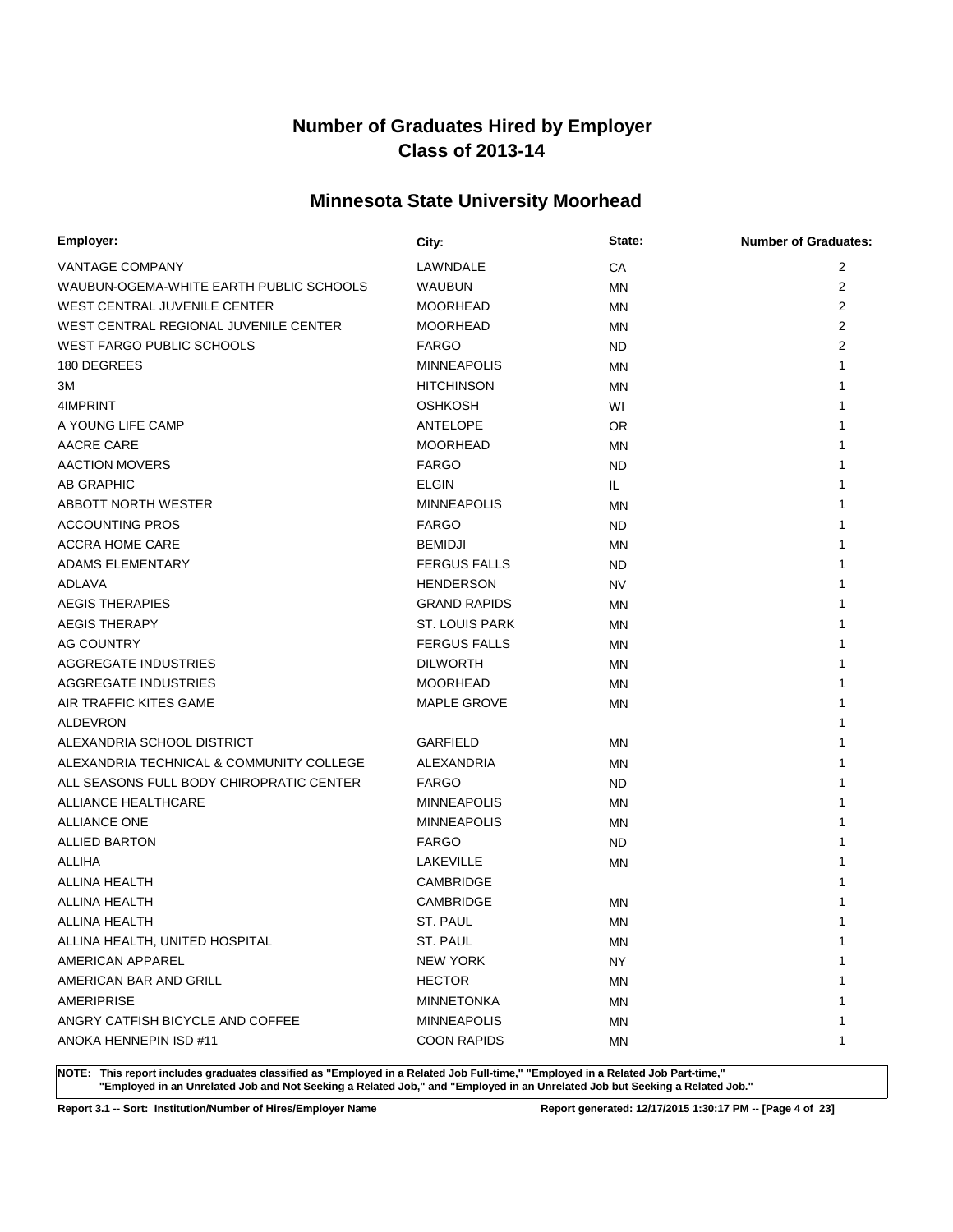# **Minnesota State University Moorhead**

| Employer:                              | City:                   | State:    | <b>Number of Graduates:</b> |
|----------------------------------------|-------------------------|-----------|-----------------------------|
| ANOKA RAMSEY COMMUNITY COLLEGE         | CAMBRIDGE               | ΜN        | 1                           |
| <b>ANYTIME FITNESS</b>                 | <b>GOLDEN</b>           | CO        | 1                           |
| <b>ANYTIME FITNESS</b>                 | <b>FARGO</b>            | ND.       | 1                           |
| APERTURE                               | <b>BROOKLYN</b>         | NY        |                             |
| ARAMCO SERVICES COMPANY                | UDHAILIYAH, SAUDI ARABI |           |                             |
| <b>ARCTIC CAT</b>                      | THIEF RIVER FALLS       | ΜN        |                             |
| AREA SPECIAL EDUCATION COOPERATIVE     | <b>EAST GRAND FORKS</b> | ΜN        |                             |
| <b>ARTIC CAT</b>                       | THIEF RIVER FALLS       | MN        |                             |
| <b>ARVIG</b>                           | <b>FARGO</b>            | ND.       |                             |
| ASSOCIATION FREE LUTHERAN BIBLE SCHOOL | <b>PLYMOUTH</b>         | MN        |                             |
| <b>ASSUMPTION HOME</b>                 | <b>COLD SPRING</b>      | <b>MN</b> |                             |
| AT&T                                   | <b>FARGO</b>            | ND.       |                             |
| ATLAS RESEARCH GROUP                   | SEOUL, KOREA            |           |                             |
| <b>ATOMIC COFFEE</b>                   | <b>MOORHEAD</b>         | ΜN        |                             |
| <b>AUGUSTMOON</b>                      | <b>FARGO</b>            | ND.       |                             |
| <b>AUTOMATIT</b>                       | <b>TUCSON</b>           | AZ        |                             |
| <b>AVANT CREDIT</b>                    | <b>CHICAGO</b>          | IL.       |                             |
| AVON ELEMENTARY SCHOOL                 | <b>AVON</b>             | ΜN        |                             |
| <b>BADLANDS HUMAN SERVICE CENTER</b>   | <b>DICKINSON</b>        | ND.       |                             |
| <b>BANK FORWARD</b>                    | <b>FARGO</b>            | ND.       |                             |
| <b>BARNES AND NOBLE</b>                |                         |           |                             |
| <b>BARNES AND NOBLE</b>                | <b>FARGO</b>            | ND.       |                             |
| <b>BARNSVILLE C-STORE</b>              | <b>BARNESVILLE</b>      | ΜN        |                             |
| <b>BARTON COLLEGE</b>                  | <b>WILSON</b>           | NC.       |                             |
| <b>BATH &amp; BODY WORKS</b>           | <b>FARGO</b>            | ND.       |                             |
| <b>BAYMONT INN &amp; SUITES</b>        |                         |           |                             |
| BECKER COUNTY COMMUNITY HEALTH         |                         |           |                             |
| <b>BELL STATE BANK</b>                 |                         |           |                             |
| <b>BEMIDJI SCHOOL DISTRICT</b>         | <b>BEMIDJI</b>          | ΜN        |                             |
| <b>BERNIE'S WINE &amp; LIQUOR</b>      | <b>FARGO</b>            | <b>ND</b> |                             |
| <b>BEST BUY</b>                        | <b>FARGO</b>            | ND.       |                             |
| <b>BEST BUY MOBILE</b>                 | <b>FARGO</b>            | <b>ND</b> |                             |
| <b>BETHANY COMMUNITY</b>               | ALEXANDRIA              | ΜN        |                             |
| <b>BETHEL CHURCH</b>                   | <b>FARGO</b>            | <b>ND</b> | 1                           |
| <b>BIG STONE COUNTY</b>                | <b>ORTONVILLE</b>       | ΜN        | 1                           |
| BIG STONE COUNTY FAMILY SERVICES       | <b>ORTONVILLE</b>       | ΜN        |                             |
| <b>BIG STONE THERAPIES</b>             | <b>BAXTER</b>           | ΜN        |                             |
| <b>BILFINGER WESTCON</b>               | <b>BISMARCK</b>         | ND.       |                             |
| <b>BIOAMBER INC</b>                    |                         |           |                             |
| BISMARCK DOWNTOWN ARTIST COOPERATIVE   |                         |           | 1                           |

**NOTE: This report includes graduates classified as "Employed in a Related Job Full-time," "Employed in a Related Job Part-time," "Employed in an Unrelated Job and Not Seeking a Related Job," and "Employed in an Unrelated Job but Seeking a Related Job."**

**Report 3.1 -- Sort: Institution/Number of Hires/Employer Name Report generated: 12/17/2015 1:30:17 PM -- [Page 5 of 23]**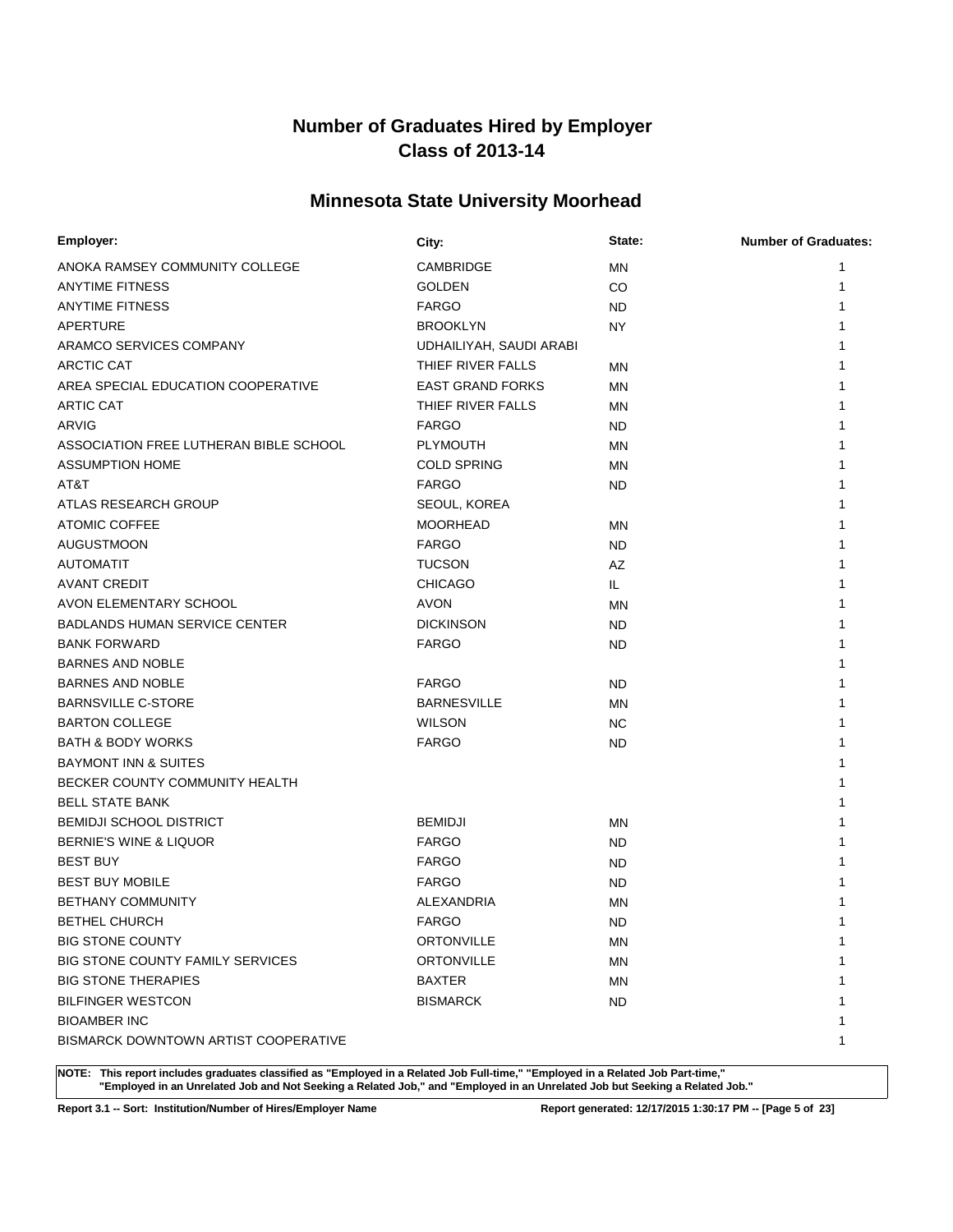# **Minnesota State University Moorhead**

| Employer:                                       | City:                        | State:    | <b>Number of Graduates:</b> |
|-------------------------------------------------|------------------------------|-----------|-----------------------------|
| <b>BISMARCK PUBLIC SCHOOLS</b>                  | <b>BISMARCK PUBLIC SCHOO</b> | <b>ND</b> | 1                           |
| <b>BISMARK PUBLIC SCHOOLS</b>                   | <b>BISMARK</b>               | <b>ND</b> | 1                           |
| <b>BLACK HILLS SPECIAL SERVICES COOPERATIVE</b> | <b>STURGIS/ BELLE FOURCH</b> | SD        |                             |
| <b>BLACK HILLS SPECIAL SERVICES COOPERATIVE</b> | <b>STURGIS/BELLE FOURCHE</b> | SD        |                             |
| <b>BLACKDUCK SCHOOLS</b>                        | <b>BLACKDUCK</b>             | ΜN        |                             |
| <b>BLOOMINGTON PUBLIC SCHOOLS</b>               | <b>BLOOMINGTON</b>           | ΜN        |                             |
| <b>BLU HILLS BANK</b>                           | <b>BOSTON</b>                | МA        |                             |
| BLUE CROSS BLUE SHIELD OF ND                    | <b>FARGO</b>                 | ND.       |                             |
| <b>BOOKING.COM</b>                              | <b>GRAND RAPIDS</b>          | <b>MN</b> |                             |
| <b>BOULDERS</b>                                 | <b>WALKER</b>                | <b>MN</b> |                             |
| <b>BOYS AND GIRLS CLUB</b>                      | ST. CLOUD                    | ΜN        |                             |
| <b>BRAINARD PUBLIC SCHOOLS</b>                  | <b>BRAINARD</b>              | MN        |                             |
| <b>BRAINERD PUBLIC SCHOOLS</b>                  | <b>BRAINERD</b>              | <b>MN</b> |                             |
| <b>BRIDGEVIEW LIQUORS</b>                       | <b>MOORHEAD</b>              | MN        |                             |
| <b>BROWN COUNTY HUMAN SERVICES</b>              | <b>GREEN BAY</b>             | WI        |                             |
| <b>BUFFALO WILD WINGS</b>                       | <b>MOORHEAD</b>              | ΜN        |                             |
| <b>BUFFALO WILD WINGS</b>                       | <b>FARGO</b>                 | ND        |                             |
| <b>BURNSVILLE EGAN SAVAGE SCHOOL DISTRICT</b>   | <b>BURNSVILLE</b>            | MN        |                             |
| <b>BUTLER MACHINERY</b>                         | <b>FARGO</b>                 | <b>ND</b> |                             |
| <b>BUZZ BIZZ STUDIOS</b>                        | ANCHORAGE                    | AK        |                             |
| C.H. ROBINSON                                   | <b>EDEN PRAIRIE</b>          | <b>MN</b> |                             |
| <b>CABELAS</b>                                  | <b>ROGERD</b>                | MN        |                             |
| CALGARY LUTHERAN CHURCH                         | <b>PERHAM</b>                | MN        |                             |
| CAMBRIDGE ISANTI SCHOOL DISTRICT                | CAMBRIDGE                    | <b>MN</b> |                             |
| CAMOLET INTERMEDIATE SCHOOL                     | <b>BROOKINGS</b>             | SD        |                             |
| CAMPUS CRUSADE FOR CHRIST                       | <b>FARGO</b>                 | <b>ND</b> |                             |
| CAPENREY CONTRACTORS CO                         | <b>MONTROSE</b>              | MN        |                             |
| <b>CARGILL</b>                                  |                              |           |                             |
| <b>CARIBOU COFFEE</b>                           |                              |           |                             |
| <b>CARIS LIFE SCIENCES</b>                      | <b>PHOENIX</b>               | AZ        |                             |
| <b>CARTER GROUP CPAS</b>                        | ALEXANDRIA                   | MN        |                             |
| CATAPULT ME INC.                                |                              |           |                             |
| <b>CATHOLIC CHARITIES ITU</b>                   | <b>FERGUS FALLS</b>          | MN        |                             |
| CATHOLIC HEALTH INITIATIVE                      | <b>TACOMA</b>                | WA        | 1                           |
| CENTRA CARE HEALTH GAINSVILLE                   | <b>GAINSVILLE</b>            | ΜN        | 1                           |
| <b>CENTRACARE HEALTH</b>                        | <b>MELROSE</b>               | ΜN        |                             |
| CENTRASOTA ORAL SURGEONS                        | ST. CLOUD                    | <b>MN</b> |                             |
| <b>CENTRCARE</b>                                | <b>SAINT CLOUD</b>           | ΜN        |                             |
| CENTRE, INC.                                    | <b>FARGO</b>                 | ND.       |                             |
| CENTURY FENCE COMPANY                           | <b>FOREST LAKE</b>           | ΜN        | 1                           |

**NOTE: This report includes graduates classified as "Employed in a Related Job Full-time," "Employed in a Related Job Part-time," "Employed in an Unrelated Job and Not Seeking a Related Job," and "Employed in an Unrelated Job but Seeking a Related Job."**

**Report 3.1 -- Sort: Institution/Number of Hires/Employer Name Report generated: 12/17/2015 1:30:17 PM -- [Page 6 of 23]**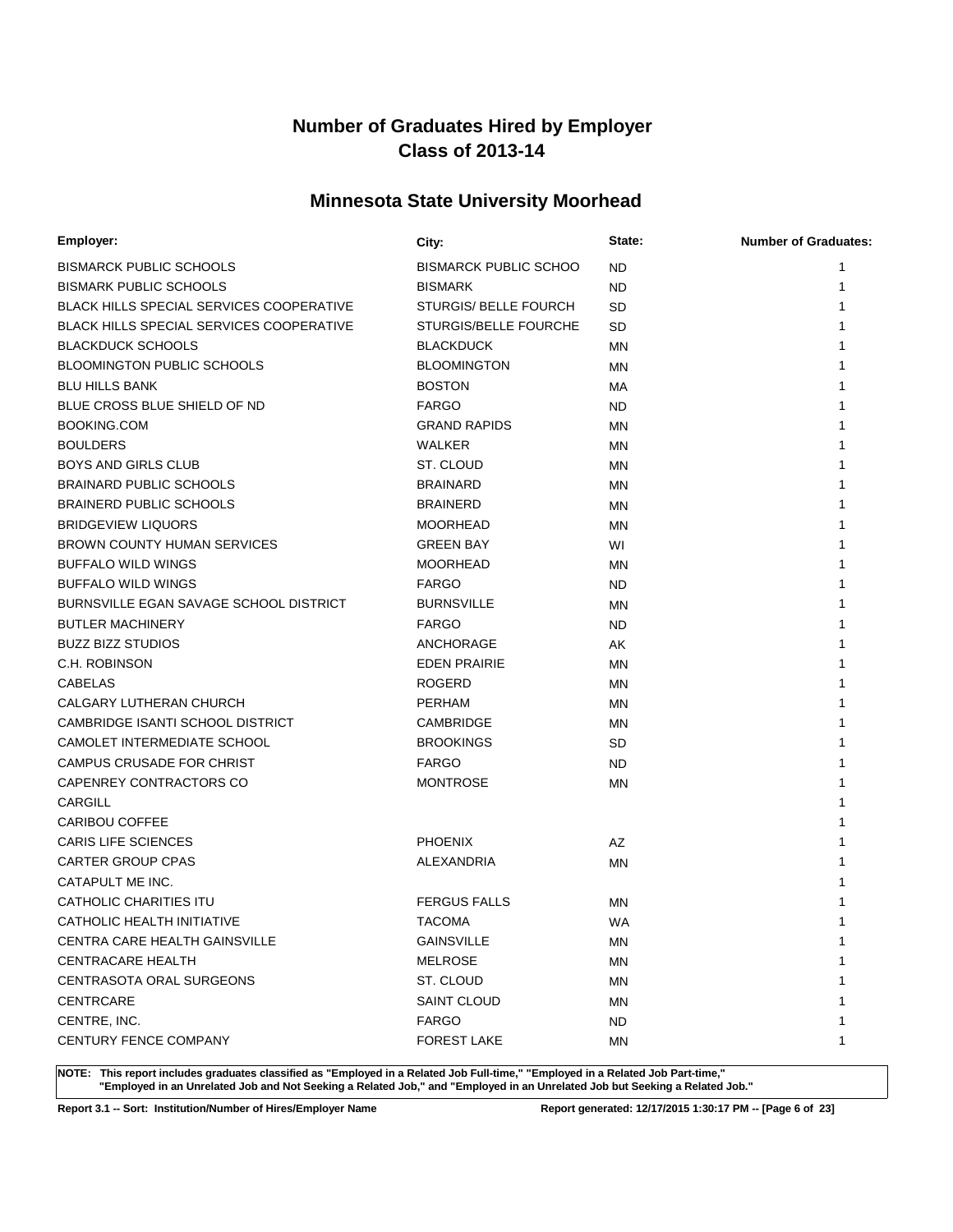# **Minnesota State University Moorhead**

| Employer:                                 | City:                  | State:    | <b>Number of Graduates:</b> |
|-------------------------------------------|------------------------|-----------|-----------------------------|
| CHALLENGER ELEMENTARY                     | THIEF RIVER FALLS      | ΜN        | 1                           |
| CHALLENGER ELEMENTARY SCHOOL              | THIEF RIVER FALLS      | <b>MN</b> | 1                           |
| CHI SAINT ALEXIS HEALTH                   | <b>BISMARK</b>         | ND        |                             |
| <b>CHIANTI GRILL</b>                      | <b>BURNSVILLE</b>      | ΜN        |                             |
| <b>CHOICE FINANCIAL GROUP</b>             | <b>FARGO</b>           | ND        |                             |
| CITY OF WEST FARGO                        | <b>WEST FARGO</b>      | ND        |                             |
| <b>CLAY COUNTY CORRECTIONS</b>            | <b>MOORHEAD</b>        | ΜN        |                             |
| <b>CLAYTON LODOEN KINDERGARTEN CENTER</b> | <b>WEST FARGO</b>      | ND        |                             |
| <b>CLEARPATH ADVISORS</b>                 | <b>DETROIT LAKES</b>   | ΜN        |                             |
| <b>CLEMSON OLYMPIC SPORTS</b>             | <b>CLEMSON</b>         | <b>SC</b> |                             |
| CLINICAL SUPPLIES MANAGEMENT              |                        |           |                             |
| <b>CLOQUET MEMORIAL HOSPITAL</b>          | <b>CLOQUET</b>         | ΜN        |                             |
| <b>CLS</b>                                | <b>FARGO</b>           | <b>ND</b> |                             |
| <b>CMS</b>                                |                        |           |                             |
| COAL COUNTY COMMUNITY HEALTH CENTER       | <b>BEULAH</b>          | ND        |                             |
| COLLEGE OF LIBERAL ARTS U OF M TWIN CITI  | <b>MINNEAPOLIS</b>     | ΜN        |                             |
| <b>COMMUNITY HEALTH SERVICE</b>           | <b>MOORHEAD</b>        | ΜN        |                             |
| <b>COMMUNITY LIVING SERVICES</b>          | <b>FARGO</b>           | ND        |                             |
| <b>COMMUNITY WELLNESS</b>                 | <b>FARGO</b>           | ND        |                             |
| COMSTOCK CONSTRUCTION, INC.               | <b>WAHPETON</b>        | ND        |                             |
| <b>CONCORDIA UNIVERSITY</b>               | ST. PAUL               | ΜN        |                             |
| CONNECTIONS OF MOORHEAD                   | <b>MOORHEAD</b>        | ΜN        |                             |
| CONTINENTAL MACHINES                      | SAVAGE                 | ΜN        |                             |
| CONVAC BIOTECHNOLOGY                      | TAIZHOU, JIANGSU, CN   |           |                             |
| CORELINK ADMINISTRATIVE SOLUTIONS         | <b>FARGO</b>           | ND        |                             |
| <b>CORMAN SPORTSMANS CLUB</b>             | <b>OTTOMAN</b>         | <b>MN</b> |                             |
| <b>CORPORTATION SERVICE COMPANY</b>       | ST. PAUL               | <b>MN</b> |                             |
| <b>CORWIN AUTO</b>                        | <b>FARGO</b>           | ND        |                             |
| COUNTRY CLASSISC CABINETS                 |                        |           |                             |
| <b>COUNTRY MANOR</b>                      | <b>SARTELL</b>         | ΜN        |                             |
| <b>CREEKSTONE FARMS PREMIUM BEEF</b>      |                        |           |                             |
| <b>CROOKSTON PUBLIC SCHOOLS</b>           | <b>CROOKSTON</b>       | ΜN        |                             |
| <b>CSM</b>                                |                        |           |                             |
| <b>CVS</b>                                | <b>BROOKLYN CENTER</b> | ΜN        |                             |
| DAKOTA FLUID POWER                        | SIOUX FALLS            | SD        | 1                           |
| DAKOTA MEDICAL FOUNDATION                 | <b>FARGO</b>           | <b>ND</b> |                             |
| <b>DAKOTA PARK</b>                        | <b>FARGO</b>           | ND.       |                             |
| DAR ECKERT ART                            | <b>FERGUS FALLS</b>    | ΜN        |                             |
| DARDEN                                    | <b>BURNSVILLE</b>      | ΜN        |                             |
| <b>DAVIES HIGH SCHOOL</b>                 | <b>FARGO</b>           | <b>ND</b> |                             |

**NOTE: This report includes graduates classified as "Employed in a Related Job Full-time," "Employed in a Related Job Part-time," "Employed in an Unrelated Job and Not Seeking a Related Job," and "Employed in an Unrelated Job but Seeking a Related Job."**

**Report 3.1 -- Sort: Institution/Number of Hires/Employer Name Report generated: 12/17/2015 1:30:17 PM -- [Page 7 of 23]**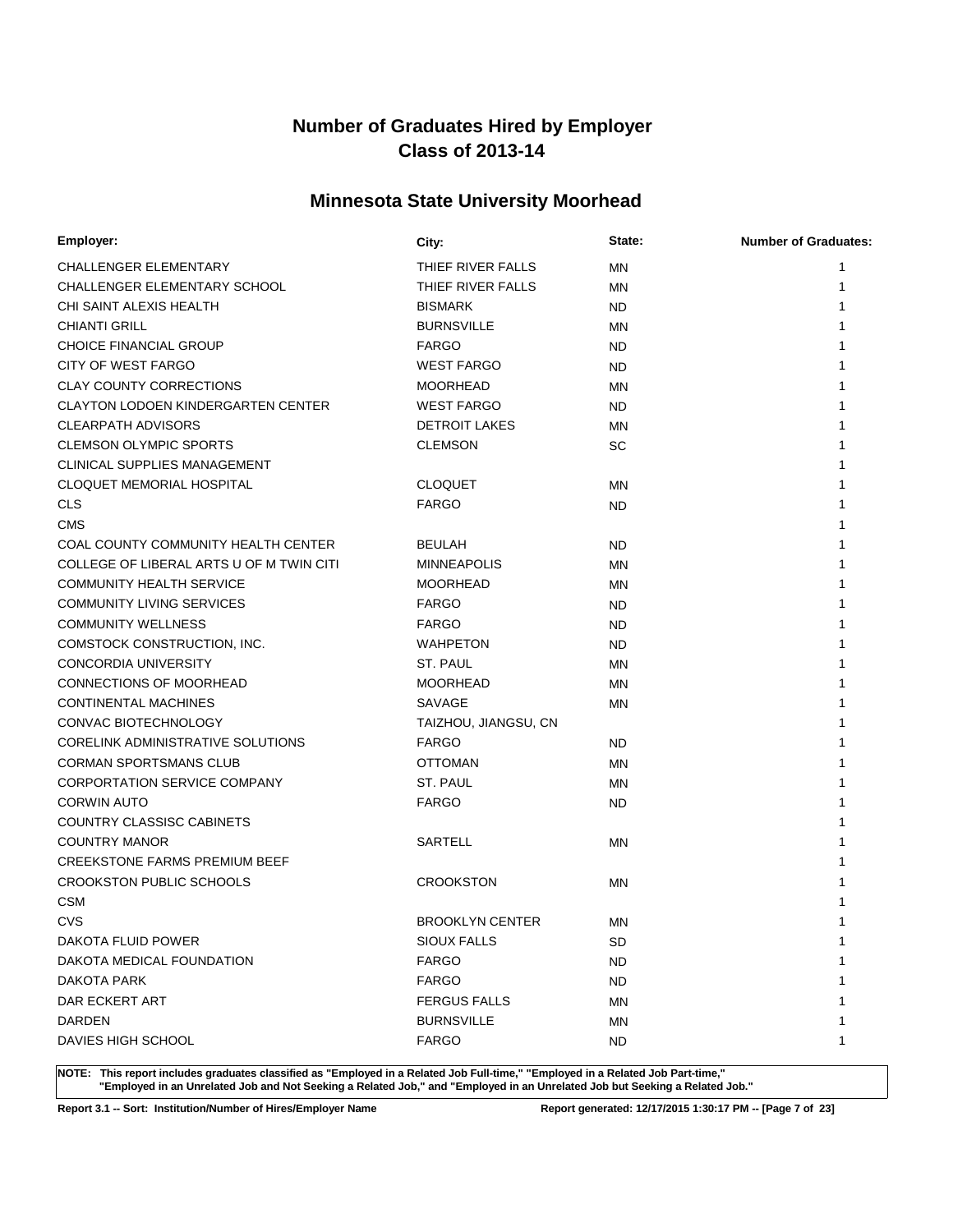# **Minnesota State University Moorhead**

| Employer:                              | City:               | State:    | <b>Number of Graduates:</b> |
|----------------------------------------|---------------------|-----------|-----------------------------|
| <b>DELOITTE</b>                        | <b>MINNEAPOLIS</b>  | MN        | 1                           |
| <b>DELTA GLOBAL SERVICES</b>           | <b>MINNEAPOLIS</b>  | <b>MN</b> | 1                           |
| <b>DENNY'S</b>                         | <b>FARGO</b>        | ND        |                             |
| DENVER NORTH CARE CENTER               | <b>DENVER</b>       | CO        |                             |
| DEPARTMENT OF TRANSITIONAL ASSISTANCE  | MALDEN              | МA        |                             |
| DES MOINES AREA COMMUNITY COLLEGE      | PERRY               | IA        |                             |
| DGF ELEMENTART                         | <b>DILWORTH</b>     | MN        |                             |
| DGF HIGH SCHOOL                        | <b>GLYNDON</b>      | MN        |                             |
| DGF PUBLIC SCHOOLS                     |                     |           |                             |
| DGF SCHOOL DISTRICT                    |                     |           |                             |
| DGF SCHOOL DISTRICT                    | <b>DILWORTH</b>     | MN        |                             |
| DGF SCHOOL DISTRICT                    | <b>GLYNDON</b>      | <b>MN</b> |                             |
| DICK BLICK ART MATERIALS               | <b>ROSEVILLE</b>    | MN        |                             |
| <b>DIGIKEY</b>                         | THIEF RIVER FALLS   | <b>MN</b> |                             |
| DIGI-KEY                               | THIEF RIVER FALLS   | MN        |                             |
| DILWORTH GLYDON SELTON PUBLIC SCHOOLS  | <b>DILWORTH</b>     | <b>MN</b> |                             |
| DILWORTH GLYNDON SELTON PUBLIC SCHOOLS | <b>DILWORTH</b>     | MN        |                             |
| DILWORTH GLYNDON SELTON SCHOOLS        | <b>DILWORTH</b>     | <b>MN</b> |                             |
| <b>DISTRICT 11</b>                     |                     | MN        |                             |
| <b>DISTRICT 158</b>                    | <b>WORTHINGTON</b>  | <b>MN</b> |                             |
| DISTRICT 846                           | <b>BRECKENRIDGE</b> | <b>MN</b> |                             |
| DIVERSIFIED TECHNOLOGY                 | <b>FARGO</b>        | ND        |                             |
| DIVIDE COUNTY SCHOOLS                  | <b>CROSBY</b>       | ND        |                             |
| <b>DOLLAR TREE</b>                     | <b>FARGO</b>        | ND        |                             |
| DONNELLY CUSTOM MANUFACTURING          | ALEXANDRIA          | <b>MN</b> |                             |
| DOOLITTLE'S WOODFIRE GRILL             | <b>FARGO</b>        | ND        |                             |
| DOOSAN (BOBCAT)                        | <b>GWINNER</b>      | ND.       |                             |
| DOROTHY DAY HOUSE OF HOSPITALITY       | <b>MOORHEAD</b>     | MN        |                             |
| DOUGLAS COUNTY HOSPITAL                | ALEXANDRIA          | MN        |                             |
| DUANE'S HOUSE OF PIZZA                 | <b>MOORHEAD</b>     | MN        |                             |
| E! ENTERTAINMENT TELEVISION            | LOS ANGELES         | СA        |                             |
| EAGLE VALLEY PUBLIC SCHOOL             | <b>CLARISSA</b>     | <b>MN</b> |                             |
| <b>EARLY HEAD STARTV</b>               | <b>FARGO</b>        | <b>ND</b> |                             |
| <b>ECUMENT EVERGREENS</b>              | <b>MOORHEAD</b>     | <b>MN</b> | 1                           |
| <b>EDUCATION PIONEERS</b>              | WASHINGTON D.C.     |           | 1                           |
| EDWARD VILLAGE ENVISTA                 | <b>FARGO</b>        | <b>ND</b> |                             |
| EICHOLTZ MASONRY INC                   | <b>FARGO</b>        | ND.       |                             |
| <b>EJ STERLING LLC</b>                 | MIAMI               | FL.       |                             |
| ELEPHANTS DELICATESSEN                 | <b>PORTLAND</b>     | OR.       |                             |
| <b>ELIM CARE</b>                       | <b>FARGO</b>        | ND.       | 1                           |

**NOTE: This report includes graduates classified as "Employed in a Related Job Full-time," "Employed in a Related Job Part-time," "Employed in an Unrelated Job and Not Seeking a Related Job," and "Employed in an Unrelated Job but Seeking a Related Job."**

**Report 3.1 -- Sort: Institution/Number of Hires/Employer Name Report generated: 12/17/2015 1:30:17 PM -- [Page 8 of 23]**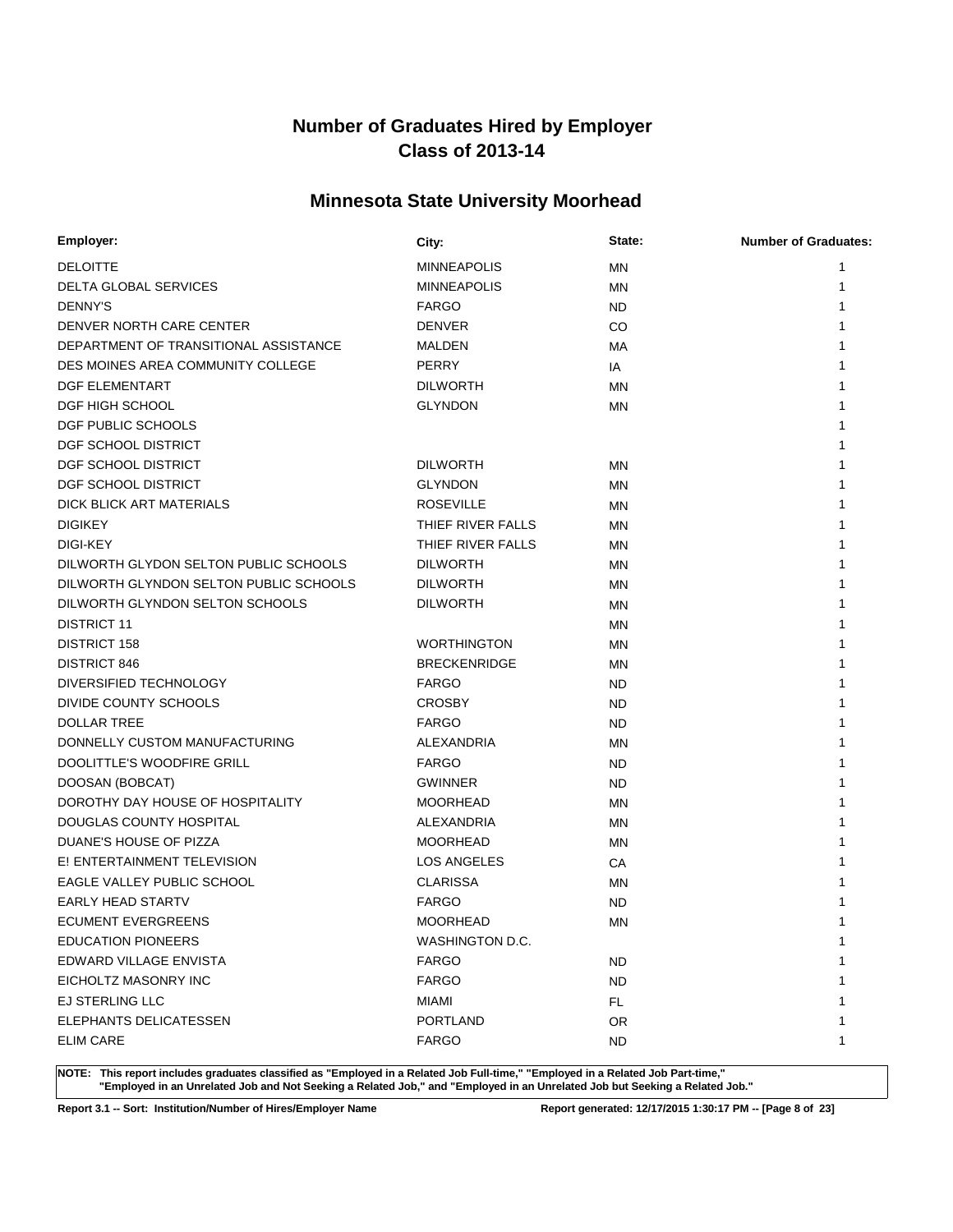# **Minnesota State University Moorhead**

| Employer:                           | City:                 | State:    | <b>Number of Graduates:</b> |
|-------------------------------------|-----------------------|-----------|-----------------------------|
| ELIM CARE CENTER                    | <b>FARGO</b>          | ND.       |                             |
| ELIM REHAB & CARE CENTER            | <b>FARGO</b>          | <b>ND</b> | 1                           |
| <b>ELLINGSON COMPANY</b>            | <b>WEST CONCORD</b>   | <b>MN</b> |                             |
| <b>EMERSON PROCESS MANAGEMENT</b>   | <b>CHANHASSEN</b>     | ΜN        |                             |
| <b>EMILY LICHTENBERG</b>            | <b>LOS ANGELES</b>    | СA        |                             |
| ENRICH INC.                         | <b>SHOREVIEW</b>      | ΜN        |                             |
| ERNIE'S ON GULL                     | <b>EAST GULL LAKE</b> | ΜN        |                             |
| <b>ESSENTIA</b>                     | <b>FARGO</b>          | ND.       |                             |
| <b>ESSENTIA HEALTH</b>              | <b>FARGO</b>          | ND.       |                             |
| <b>EVENTIDE NURSING HOME</b>        | <b>MOORHEAD</b>       | MN        |                             |
| EVOLUTION1                          | <b>FARGO</b>          | ND.       |                             |
| <b>EXPOSURE PRODUCTIONS</b>         | <b>FARGO</b>          | ND.       |                             |
| EYE DAILY                           | <b>FARGO</b>          | ND.       |                             |
| <b>FAIRMOUNT PUBLIC SCHOOLS</b>     | <b>FAIRMOUNT</b>      | ND.       |                             |
| <b>FALLS COMMUNITY HEALTH</b>       | <b>SIOUX FALLS</b>    | SD        |                             |
| <b>FAMILY HEALTHCARE</b>            | <b>FARGO</b>          | ND.       |                             |
| <b>FAMILY SERVICES</b>              | LANDOVER              | MD        |                             |
| <b>FARGO AIR MUSEUM</b>             | <b>FARGO</b>          | <b>ND</b> |                             |
| <b>FARGO ASSEMBLY COMPANY</b>       | <b>FARGO</b>          | <b>ND</b> |                             |
| <b>FARGO DOME</b>                   | <b>FARGO</b>          | ND.       |                             |
| <b>FARGO ENGINEERING INC</b>        | <b>FARGO</b>          | ND.       |                             |
| <b>FARGO MANAGEMENT GROUP</b>       | <b>FARGO</b>          | ND.       |                             |
| <b>FARGO PARK DISTRICT</b>          | <b>FARGO</b>          | ND.       |                             |
| <b>FARGO PARKS DISTRICT</b>         | <b>FARGO</b>          | ND.       |                             |
| <b>FARGO PUBLIC SCHOOL</b>          | <b>FARGO</b>          | ND.       |                             |
| <b>FARGO PUBLIC SCHOOL DISTRICT</b> | <b>FARGO</b>          | ND.       |                             |
| <b>FARGO SCHOOLS</b>                | <b>FARGO</b>          | ND.       |                             |
| <b>FARGO VA</b>                     | <b>FARGO</b>          | ND.       |                             |
| FARGO/MOORHEAD PUBLIC SCHOOLS       | <b>FARGO</b>          | ND.       |                             |
| FARMINGTON PUBLIC SCHOOLS           | <b>FRAMINGTON</b>     | ΜN        |                             |
| <b>FBS</b>                          | <b>FARGO</b>          | ND.       |                             |
| <b>FBS DATA</b>                     | <b>FARGO</b>          | <b>ND</b> |                             |
| <b>FEDEX</b>                        | <b>FARGO</b>          | <b>ND</b> |                             |
| <b>FINISH LINE</b>                  | <b>ALBERTVILLE</b>    | ΜN        | 1                           |
| <b>FIRST AVE PROMO</b>              | <b>MOORHEAD</b>       | MN        | 1                           |
| FIRST INTERNATIONAL BANK            | <b>FARGO</b>          | ND.       |                             |
| <b>FIRSTSTEP RECOVERY</b>           | <b>FARGO</b>          | ND.       |                             |
| <b>FITNESS EVOLUTION</b>            | ST. CLOUD             | MN        |                             |
| <b>FLINT COMMUNICATIONS</b>         | <b>FARGO</b>          | <b>ND</b> | 1                           |
| FM DOROTHY DAY HOUSE                | <b>MOORHEAD</b>       | ΜN        | 1                           |

**NOTE: This report includes graduates classified as "Employed in a Related Job Full-time," "Employed in a Related Job Part-time," "Employed in an Unrelated Job and Not Seeking a Related Job," and "Employed in an Unrelated Job but Seeking a Related Job."**

**Report 3.1 -- Sort: Institution/Number of Hires/Employer Name Report generated: 12/17/2015 1:30:17 PM -- [Page 9 of 23]**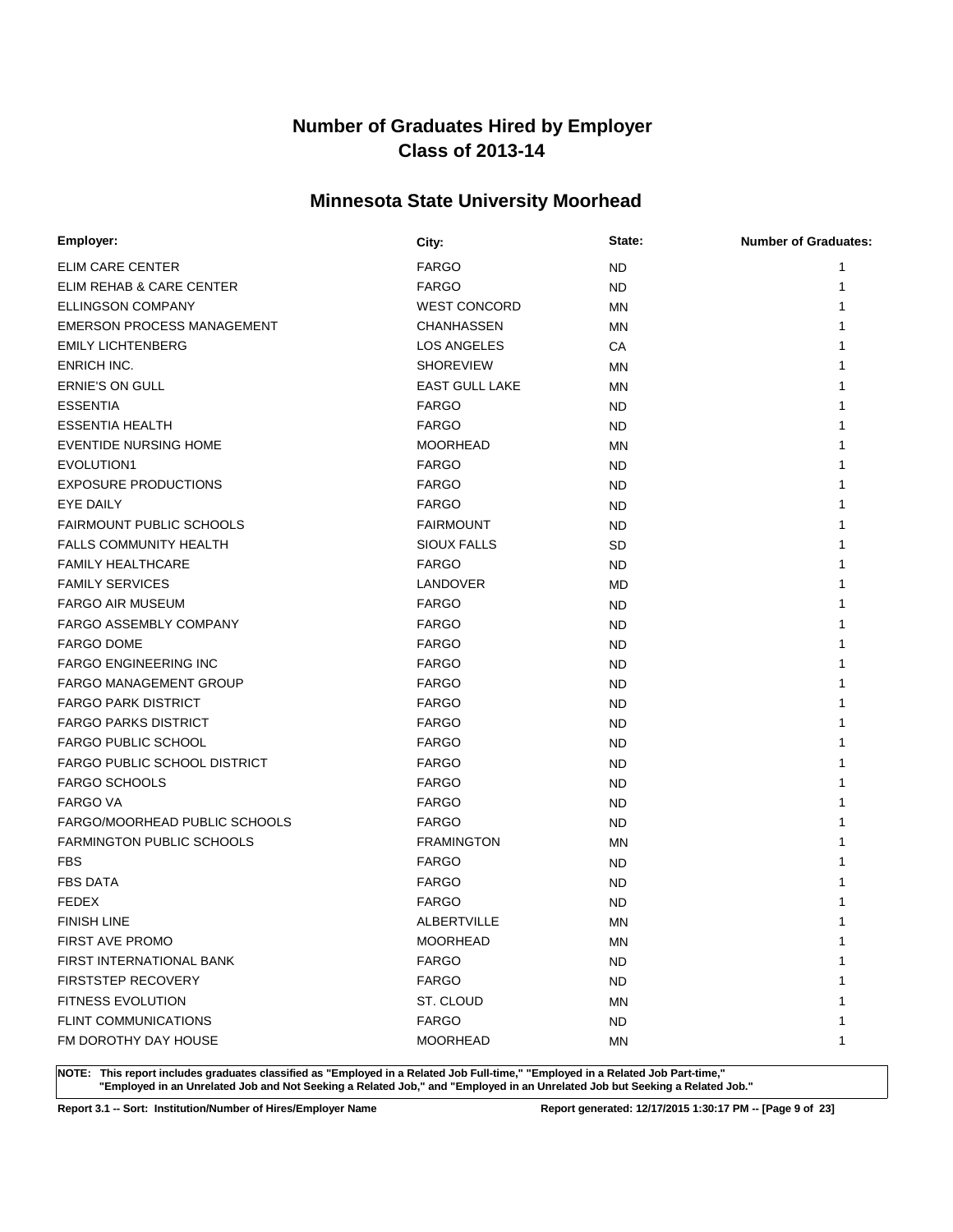# **Minnesota State University Moorhead**

| Employer:                                | City:                    | State:    | <b>Number of Graduates:</b> |
|------------------------------------------|--------------------------|-----------|-----------------------------|
| FOREVER 21                               | <b>FARGO</b>             | <b>ND</b> |                             |
| <b>FRASER</b>                            | <b>MINNEAPOLIS</b>       | <b>MN</b> | 1                           |
| <b>FRASER</b>                            | <b>RICHFIELD</b>         | <b>MN</b> |                             |
| <b>FREELANCE PROUDUCTION</b>             | <b>MINNEAPOLIS</b>       | <b>MN</b> |                             |
| <b>FRIENDSHIP INC</b>                    | <b>FARGO</b>             | ND.       |                             |
| <b>GAMING ENTHUSIAST</b>                 |                          |           |                             |
| GASPER'S SCHOOL OF DANCE & PERFORMING AR | <b>FARGO</b>             | ND        |                             |
| <b>GATEWAY BUILDING SYSTEMS</b>          | <b>JAMESTOWN</b>         | ND.       |                             |
| <b>GE</b>                                | <b>WILMINGTON</b>        | NC.       |                             |
| <b>GEMINI INC</b>                        | <b>CANNON FALLS</b>      | MN        |                             |
| <b>GENERAL ELECTRIC</b>                  | <b>MINNETONKA</b>        | MN        |                             |
| <b>GIGI'S CUPCAKES</b>                   | <b>FARGO</b>             | ND.       |                             |
| <b>GOIN' POSTAL</b>                      | <b>FARGO</b>             | ND        |                             |
| <b>GOLDEN LIVING</b>                     | <b>DELANO</b>            | MN        |                             |
| GRADSTAFF, INC.                          | <b>MINNEAPOLIS</b>       | MN        |                             |
| <b>GRAFTON PUBLIC SCHOOLS</b>            | <b>GRAFTON</b>           | ND        |                             |
| <b>GRAND FORKS PUBLIC SCHOOL</b>         | <b>GRAND FORKS</b>       | ND        |                             |
| <b>GRANITE CITY</b>                      | <b>FARGO</b>             | <b>ND</b> |                             |
| <b>GRANITE CITY FOOD BREWERY</b>         | <b>FARGO</b>             | <b>ND</b> |                             |
| <b>GRATECH INC.</b>                      | <b>BERTHOLD</b>          | ND        |                             |
| <b>GREAT LAKE PROPERTIES</b>             | <b>DULUTH</b>            | <b>MN</b> |                             |
| <b>GRYGLA SCHOOL</b>                     | GRYGLA                   | MN        |                             |
| <b>GUITAR CENTER</b>                     | <b>OAKDALE</b>           | <b>MN</b> |                             |
| <b>HAGAN ELEMENTART</b>                  | <b>WILLISTON</b>         | ND.       |                             |
| <b>HALDERMAN HOME</b>                    | <b>MINNEAPOLIS</b>       | <b>MN</b> |                             |
| HANCOCK PUBLIC SCHOOLS                   | <b>HANCOCK</b>           |           |                             |
| <b>HARD CHARGE</b>                       | <b>FARGO</b>             | ND        |                             |
| <b>HARMONY LEARNING CENTER</b>           | <b>MAPLEWOOD</b>         | MN        |                             |
| <b>HASH INTERACTIVE</b>                  | <b>FARGO</b>             | ND.       |                             |
| <b>HEALTHPARTNERS</b>                    | <b>ANOKA</b>             | ΜN        |                             |
| <b>HEARTLAND AREA EDUCATION AGENCY</b>   | <b>JOHNSTON</b>          | IA        |                             |
| HENNIPEN ELEMENTARY SCHOOL               | <b>MINNEAPOLIS</b>       | <b>MN</b> |                             |
| <b>HENRY DOORLY ZOO</b>                  |                          | <b>NE</b> |                             |
| <b>HERBALIFE</b>                         | <b>CHICAGO</b>           | IL        | 1                           |
| <b>HERBERGER'S</b>                       | <b>MOORHEAD</b>          | ΜN        | 1                           |
| <b>HERITAGE LIVING COMMUNITY</b>         | <b>PARK RAPIDS</b>       | ΜN        |                             |
| HERMAN-NORCROSS COMMUNITY SCHOOLS        | <b>HERMAN</b>            | <b>MN</b> |                             |
| <b>HERTZ</b>                             | <b>SAN JOSE</b>          | СA        |                             |
| <b>HIAYWATA COLLEGE PREP</b>             | <b>SOUTH MINNEAPOLIS</b> | MN        |                             |
| <b>HIBBETT SPORTS</b>                    | <b>DUBUQUE</b>           | IA        | 1                           |

**NOTE: This report includes graduates classified as "Employed in a Related Job Full-time," "Employed in a Related Job Part-time," "Employed in an Unrelated Job and Not Seeking a Related Job," and "Employed in an Unrelated Job but Seeking a Related Job."**

**Report 3.1 -- Sort: Institution/Number of Hires/Employer Name Report generated: 12/17/2015 1:30:17 PM -- [Page 10 of 23]**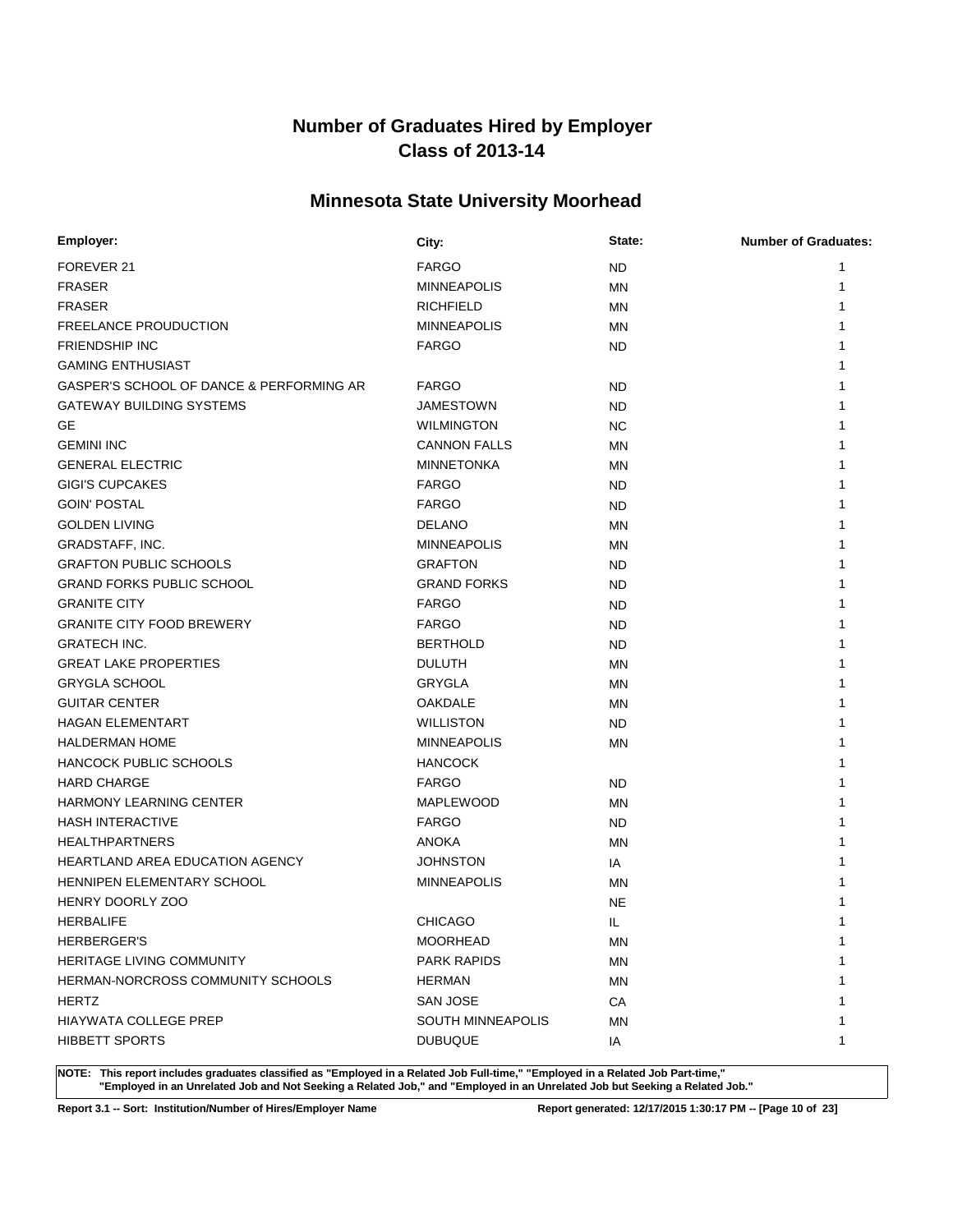# **Minnesota State University Moorhead**

| Employer:                              | City:                | State:    | <b>Number of Graduates:</b> |
|----------------------------------------|----------------------|-----------|-----------------------------|
| <b>HIGH PLAINS READER</b>              | <b>FARGO</b>         | ND.       | 1                           |
| <b>HOME2 SUITES BY HILTON</b>          | <b>FARGO</b>         | <b>ND</b> | 1                           |
| HOPE PRESCHOOL                         | <b>FARGO</b>         | ND.       | 1                           |
| <b>HOPKINS PUBLIC SCHOOLS</b>          | <b>MINNETONKA</b>    | MN        |                             |
| HORACEMAN/FARGO PUBLIC SCHOOLS         | <b>FARGO</b>         | ND.       |                             |
| <b>HORIZON MEDICAL</b>                 | <b>MINNEAPOLIS</b>   | ΜN        |                             |
| HORIZON MIDDLE SCHOOL                  | <b>MOORHEAD</b>      | ΜN        |                             |
| <b>HORNBACHER</b>                      | <b>FARGO</b>         | ND.       |                             |
| HOSPICE OF THE RED RIVER VALLEY        | <b>FARGO</b>         | ND.       |                             |
| HOTEL DONALDSON                        | <b>FARGO</b>         | <b>ND</b> |                             |
| <b>HOUSTON ENGINEERING INC</b>         | <b>FARGO</b>         | ND.       |                             |
| <b>HYATT REGENCY</b>                   | <b>MIINEAPOLIS</b>   | MN        |                             |
| <b>IACE TRAVEL</b>                     |                      | CA        |                             |
| <b>IDEA MACHINE PRODUCTIONS</b>        |                      |           |                             |
| <b>IMPLEMENTATION SPECIALISTS</b>      | <b>HAWLEY</b>        | ΜN        |                             |
| <b>INFOR</b>                           |                      |           |                             |
| <b>INVISION ADVERTISING</b>            | <b>MINNEAPOLIS</b>   | MN        |                             |
| <b>IRI LAB</b>                         |                      |           |                             |
| <b>IRONCLAD MARKETING</b>              |                      |           |                             |
| <b>IRONCLAD MARKETING</b>              | <b>FARGO</b>         | ND.       |                             |
| <b>ISANTI INTERMEDIATE SCHOOL</b>      | CAMBRIDGE            | MN        |                             |
| <b>ISANTI INTERMEDIATE SCHOOL</b>      | <b>ISANTI</b>        | ΜN        |                             |
| <b>ISANTI PRIMARY SCHOOL</b>           | <b>ISANTI</b>        | ΜN        |                             |
| <b>ISD 181</b>                         | <b>BRAINERD</b>      | MN        |                             |
| <b>ISD 31 BEMIDJI SCHOOLS</b>          | <b>BEMIDJI</b>       | MN        |                             |
| <b>ISD 623</b>                         | <b>ROSEVILLE</b>     | <b>MN</b> |                             |
| <b>ISD 719</b>                         | <b>PRIOR LAKE</b>    | ΜN        |                             |
| <b>ISD 741</b>                         | PAYNESVILLE          | MN        |                             |
| <b>ISD 881</b>                         | <b>MAPLE LAKE</b>    | MN        |                             |
| <b>IT WORKS</b>                        |                      |           |                             |
| <b>ITASCA COUNTY HEALTH CARE</b>       | <b>ITASCA</b>        | ΜN        |                             |
| <b>J &amp; J APPRAISAL SERVICE</b>     | PEQUOT LAKES         | MN        |                             |
| <b>JADE PRESENTS</b>                   | <b>FARGO</b>         | <b>ND</b> |                             |
| JARDIN DELOS NINOS                     | <b>LAS CRUCES</b>    | <b>NM</b> | 1                           |
| <b>JCPENNEY</b>                        | <b>FARGO</b>         | ND.       | 1                           |
| <b>JCPENNY</b>                         | <b>FARGO</b>         | <b>ND</b> |                             |
| JEWISH FAMILY & CHILDRENS SERVICE MPLS | <b>MINNETONKA</b>    | <b>MN</b> |                             |
| <b>JSP</b>                             | <b>TOKYO</b>         |           |                             |
| KBS CO., LTD.                          | KITAKYUSHU FUKUOKA J |           |                             |
| KELLER WILLIAMS REALTY                 | <b>FARGO</b>         | ND.       | 1                           |

**NOTE: This report includes graduates classified as "Employed in a Related Job Full-time," "Employed in a Related Job Part-time," "Employed in an Unrelated Job and Not Seeking a Related Job," and "Employed in an Unrelated Job but Seeking a Related Job."**

**Report 3.1 -- Sort: Institution/Number of Hires/Employer Name Report generated: 12/17/2015 1:30:17 PM -- [Page 11 of 23]**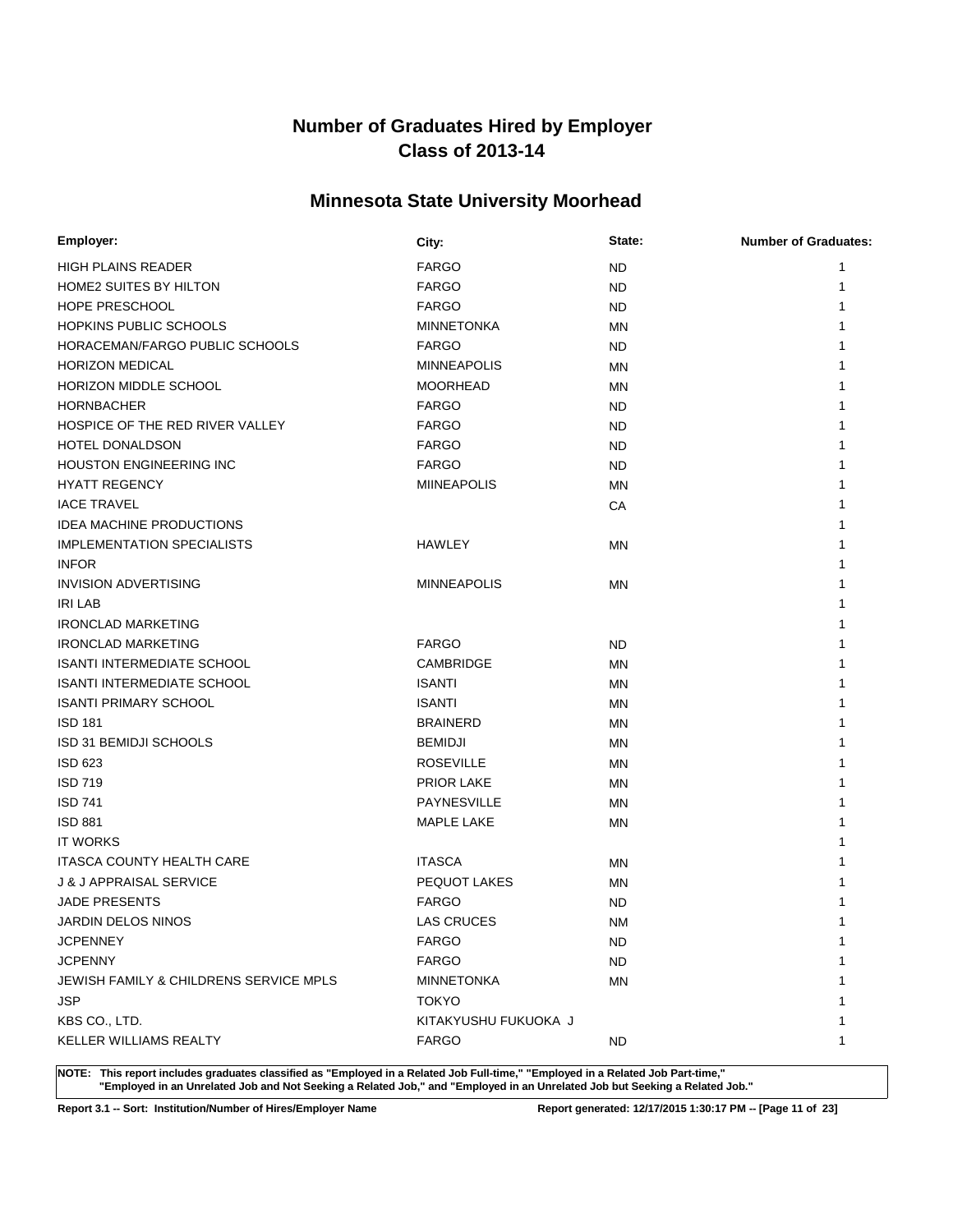# **Minnesota State University Moorhead**

| Employer:                                | City:                | State:    | <b>Number of Graduates:</b> |
|------------------------------------------|----------------------|-----------|-----------------------------|
| <b>KELLY SERVICES</b>                    | <b>MINNEAPOLIS</b>   | MN        | 1                           |
| KELLY, HOLT, & CHRISTENSON               | <b>MINNEAPOLIS</b>   | ΜN        |                             |
| <b>KELNER COMMUNICATION</b>              | <b>MOORHEAD</b>      | <b>MN</b> |                             |
| KENDRICK PUBLIC SCHOOLS                  | <b>KENDRICK</b>      | ND.       |                             |
| <b>KIEWIT POWER</b>                      | LENEXA               | ΚS        |                             |
| KILLDEER REPUBLIC SCHOOLS                | KILLDEER             | ND.       |                             |
| KINDERCARE                               | <b>ROCHESTER</b>     | <b>MN</b> |                             |
| <b>KITTSONA</b>                          | <b>FARGO</b>         | ND.       |                             |
| KNUTSON CONSTRUCTION                     | <b>MINNEAPOLIS</b>   | <b>MN</b> |                             |
| <b>KOHL'S</b>                            | <b>BISMARCK</b>      | ND.       |                             |
| <b>KROGER</b>                            | <b>KNOXVIILLE</b>    | TN        |                             |
| <b>KROGER</b>                            | <b>KNOXVILLE</b>     | ΤN        |                             |
| <b>KSFY</b>                              | ABERDEEN             | SD        |                             |
| <b>KVR FOX NEWS</b>                      | <b>FARGO</b>         | ND.       |                             |
| <b>KVRR FOX NEWS</b>                     | <b>FARGO</b>         | <b>ND</b> |                             |
| <b>KXMB TV</b>                           | <b>BISMARCK</b>      | <b>ND</b> |                             |
| L.A. FITNESS                             | <b>ROSEVILLE</b>     | MN        |                             |
| LAKE AGASSIZ REGIONAL LIBRARY            |                      |           |                             |
| LAKE COUNTRY GARDENS                     | <b>BATTLE LAKE</b>   | MN        |                             |
| LAKE PARK - AUDUBON ELEMENTARY           | <b>AUDUBON</b>       | ΜN        |                             |
| LAKE PARK AUDUBON ELEMENTARY             | <b>AUDUBON</b>       | <b>MN</b> |                             |
| LAKE PARK AUDUBON HIGH SCHOOL            | LAKE PARK            | MN        |                             |
| LAKE PARK AUDUBON PUBLIC SCHOOLS         | <b>AUDUBON</b>       | MN        |                             |
| LAKE PARK-AUDUBON PUBLIC SCHOOLS         |                      |           |                             |
| LAKE REGION HEALTH CARE                  | <b>FERGUS FALLS</b>  | ΜN        |                             |
| LAKE SUPERIOR COMMUNITY HEALTH CENTER    | <b>DULUTH</b>        | ΜN        |                             |
| LAKEHEAD CONSTRUCTORS INC                | MT. IRON             | MN        |                             |
| LAKES & PRAIRIES COMMUNITY ACTION PARTNE |                      |           |                             |
| LAKES AND PRAIRIES HEAD START            | <b>MOORHEAD</b>      | MN        |                             |
| <b>LAKESHIRTS</b>                        | <b>DETROIT LAKES</b> | ΜN        |                             |
| LAKEVILLE SCHOOL DISTRICT                | LAKEVILLE            |           |                             |
| LAKEWOOD HEALTH SYSTEM                   | <b>STAPLES</b>       | ΜN        |                             |
| LANGDIN AREA ELEMENTARY SCHOOL           | LANGDON              | ND        |                             |
| LEONIE INDUSTRIES                        | PACIFIC PALISADES    | CA        |                             |
| LIBERTY MIDDLE SCHOOL                    | <b>FARGO</b>         | ND        | 1                           |
| LIDGERWOOD PUBLIC SCHOOL                 | <b>LIDGERWOOD</b>    | <b>ND</b> | 1                           |
| LIFE CARE MEDICAL CENTER                 | <b>ROSEAU</b>        | ΜN        | 1                           |
| LIFE CARE MEDICAL CENTER                 | <b>ROSEVILLE</b>     | ΜN        | 1                           |
| LIFE TOUCH PHOTOGRAPHY                   |                      |           | 1                           |
| LIFEWORKS SERVICES, INC                  | <b>CRYSTAL</b>       | ΜN        | 1                           |

**NOTE: This report includes graduates classified as "Employed in a Related Job Full-time," "Employed in a Related Job Part-time," "Employed in an Unrelated Job and Not Seeking a Related Job," and "Employed in an Unrelated Job but Seeking a Related Job."**

**Report 3.1 -- Sort: Institution/Number of Hires/Employer Name Report generated: 12/17/2015 1:30:17 PM -- [Page 12 of 23]**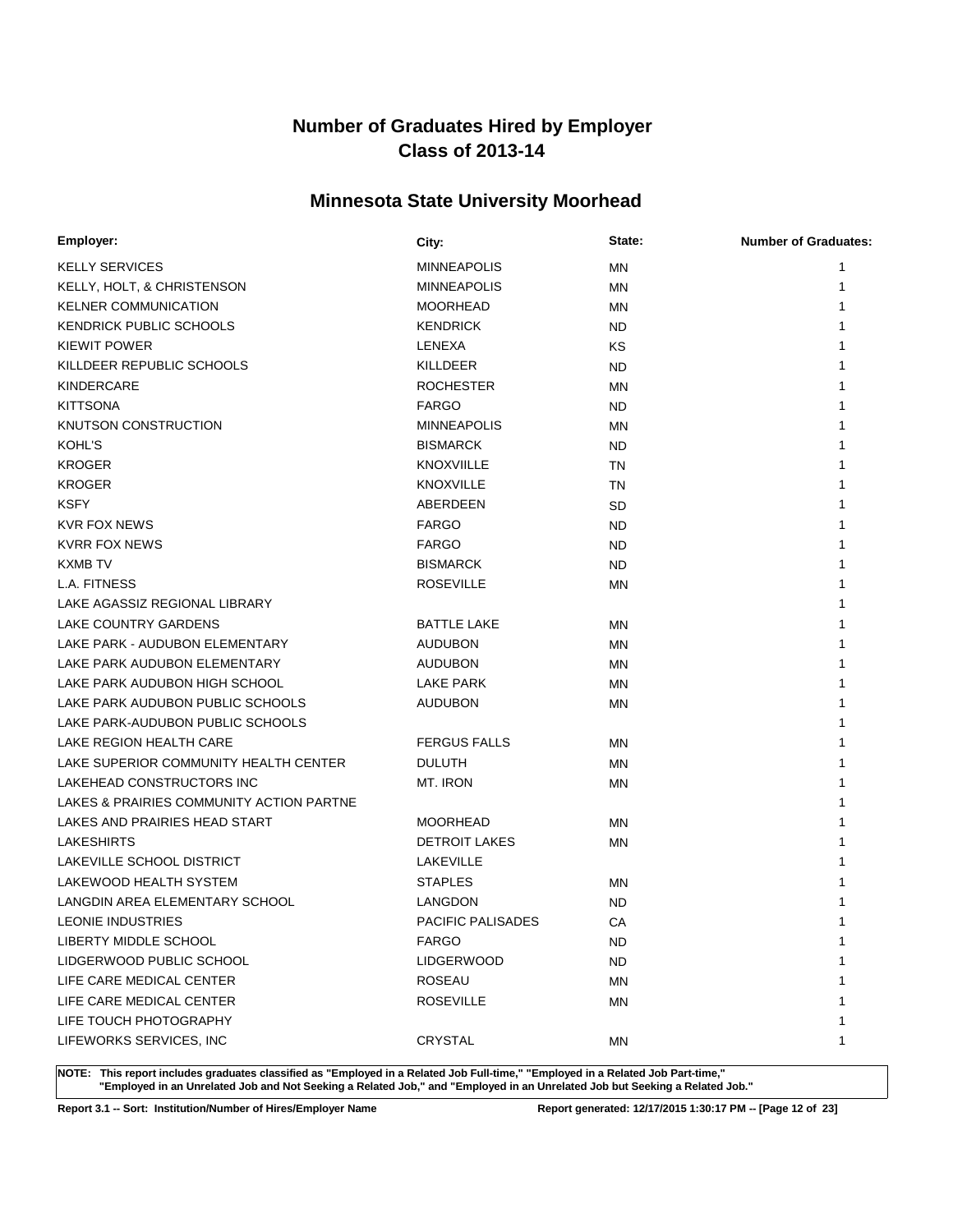# **Minnesota State University Moorhead**

| Employer:                                | City:                | State:    | <b>Number of Graduates:</b> |
|------------------------------------------|----------------------|-----------|-----------------------------|
| LITTLE FALLS RADIO                       | <b>LITTLE FALLS</b>  | <b>MN</b> | 1                           |
| LOUIS AND CLARK ELEMENTARY SCHOOL        | <b>FARGO</b>         | ND        | 1                           |
| LUTHERAN SOCIAL SERVICE OF MN YOUTH PROG | WILLMER              | <b>MN</b> |                             |
| <b>MADISON LUTHER HOME</b>               | <b>MADISON</b>       | WI        |                             |
| <b>MADLOM LAW OFFICE</b>                 | <b>FARGO</b>         | <b>ND</b> |                             |
| MAHUBE-OTWA COMMUNITY ACTION AGENCY      | <b>DETROIT LAKES</b> | ΜN        |                             |
| MAHUBE-OTWA COMMUNITY ACTION PARTNERSHIP | <b>DETROIT LAKES</b> | MN        |                             |
| MAHUBE-OTWA COMMUNITY ACTION PARTNERSHIP | <b>FERGUS FALLS</b>  | MN        |                             |
| <b>MANPOWER</b>                          | ALEXANDRIA           | <b>MN</b> |                             |
| <b>MARCOMM</b>                           | <b>MINNEAPOLIS</b>   | MN        |                             |
| MARICHOPA UNIFIED SCHOOL DISTRICT        | <b>MARICHOPA</b>     | AZ        |                             |
| <b>MARK CHOICE THEORY</b>                | <b>SIOUX FALLS</b>   | SD        |                             |
| <b>MARKIT</b>                            | <b>ROCHESTER</b>     | <b>MN</b> |                             |
| MARSHALL COUNTY CENTRAL                  | <b>NEW FOLDEN</b>    | ND        |                             |
| MARVIN WINDOWS AND DOORS                 | WARROAD              | <b>MN</b> |                             |
| MASONITE INTERNATIONAL CORP              |                      |           |                             |
| <b>MASTER CRAFT</b>                      | <b>MINNEAPOLIS</b>   | <b>MN</b> |                             |
| <b>MATHISON'S</b>                        | <b>FARGO</b>         | <b>ND</b> |                             |
| <b>MATT'S AUTOMOTIVE SERVICE CENTER</b>  | <b>MOORHEAD</b>      | MN        |                             |
| <b>MAXIMO NIVEL</b>                      | <b>CUZCO PERU</b>    |           |                             |
| <b>MAXIMUM SOLUTIONS</b>                 | <b>EDINA</b>         | MN        |                             |
| <b>MCGOUGH</b>                           | <b>MINNEAPOLIS</b>   | MN        |                             |
| MCGOUGH CONSTRUCTION                     | <b>MINNEAPOLIS</b>   | ΜN        |                             |
| <b>MCM SERVICES GROUP</b>                | EAGAN                | ΜN        |                             |
| <b>MEDIA PRODUCTION</b>                  |                      | MN        |                             |
| <b>MEDIA PRODUCTIONS</b>                 | <b>FARGO</b>         | <b>ND</b> |                             |
| <b>MENARDS</b>                           | <b>WEST FARGO</b>    | ND        |                             |
| <b>MENTOR NETWORK</b>                    | <b>MOORHEAD</b>      | ΜN        |                             |
| <b>MERIDAN SERVICES INC</b>              |                      |           |                             |
| METCALF ARCHEOLOGICAL CONSULTANTS INC    | <b>BISMARK</b>       | <b>ND</b> |                             |
| <b>METRO DENTAL CARE</b>                 | <b>MINNEAPOLIS</b>   | MN        |                             |
| <b>METROPOLITAN COUNCIL</b>              | <b>MINNEAPOLIS</b>   | MN        |                             |
| MICROSOFT/INFOSYS BTO                    | <b>FARGO</b>         | <b>ND</b> |                             |
| <b>MID STATE ED DISTRICT</b>             | <b>LITTLE FALLS</b>  | MN        |                             |
| MIDSTATE EDUCATION DISTRICT              | LITTLE FALLS         | MN        | 1                           |
| MIDWEST COMMUNICATIONS-Y94               | <b>FARGO</b>         | ND.       |                             |
| MIDWEST COMMUNITY RESIDENTIAL SERVICES   | <b>MOORHEAD</b>      | MN        |                             |
| MIDWEST SPECIAL SERVICES                 | OAKDALE              | ΜN        |                             |
| MIGUEL'S RESTAURANT                      | <b>DETROIT LAKES</b> | ΜN        |                             |
| MIINESOTA STATE UNIVERSITY MOORHEAD      | <b>MOORHEAD</b>      | ΜN        | 1                           |

**NOTE: This report includes graduates classified as "Employed in a Related Job Full-time," "Employed in a Related Job Part-time," "Employed in an Unrelated Job and Not Seeking a Related Job," and "Employed in an Unrelated Job but Seeking a Related Job."**

**Report 3.1 -- Sort: Institution/Number of Hires/Employer Name Report generated: 12/17/2015 1:30:17 PM -- [Page 13 of 23]**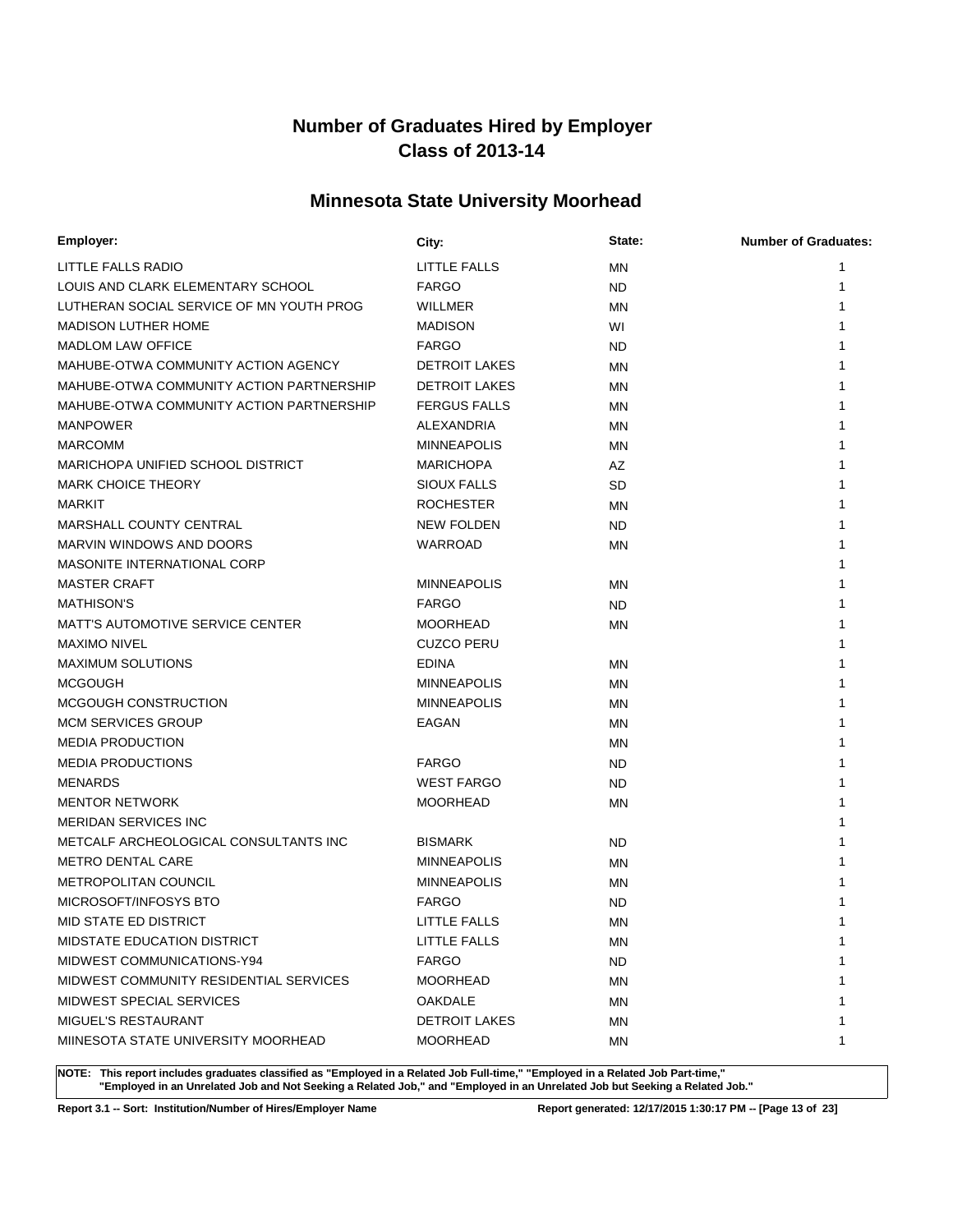# **Minnesota State University Moorhead**

| Employer:                                | City:                | State:    | <b>Number of Graduates:</b> |
|------------------------------------------|----------------------|-----------|-----------------------------|
| <b>MILLER FARMS</b>                      | <b>GLYNDON</b>       | ΜN        | 1                           |
| MINNEAPOLIS COLLEGE OF ART & DESIGN      | <b>MINNEAPOLIS</b>   | <b>MN</b> | 1                           |
| <b>MINNEAPOLIS KIDS</b>                  | <b>MINNEAPOLIS</b>   | ΜN        |                             |
| MINNESOTA COALITION FOR THE HOMELESS     | <b>MINNEAPOLIS</b>   | MN        |                             |
| MINNESOTA READING CORP                   | <b>ROCHESTER</b>     | ΜN        |                             |
| <b>MINNESOTA RELAY</b>                   | <b>MOORHEAD</b>      | MN        |                             |
| MINNESOTA SCHOOL DISTRICT 2164           | <b>GLYNDON</b>       | ΜN        |                             |
| <b>MINNESOTA STATE</b>                   | <b>FERGUS FALLS</b>  | <b>MN</b> |                             |
| MINNESOTA STATE PATROL                   | <b>WINDOM</b>        | <b>MN</b> |                             |
| MINNESOTA VALLEY CENTER CORPORATE        | <b>GRANITE FALLS</b> | <b>MN</b> |                             |
| MINNESOTA VALLEY COOPERATIVE CENTER      | <b>GRANITE FALLS</b> | <b>MN</b> |                             |
| MINNESOTA WEST COMMUNITY TECHNICAL COLLE | <b>WORTHINTON</b>    | <b>MN</b> |                             |
| MINNETONKA PUBLIC SCHOOLS                | <b>MINNETONKA</b>    | MN        |                             |
| MINNNESOTA STATE UNIVERSITY MOORHEAD     | <b>MOORHEAD</b>      | MN        |                             |
| <b>MINUTEMAN PRESS</b>                   | <b>FARGO</b>         | ND.       |                             |
| MN ATTORNEY GENERAL OFFICE               |                      |           |                             |
| MN STATE COMMUNITY & TECHNICAL COLLEGE   | <b>DETROIT LAKES</b> | ΜN        |                             |
| MN STATE COMMUNITY & TECHNICAL COLLEGE   | <b>MOORHEAD</b>      | MN        |                             |
| MN WEST COMMUNITY & TECHNICAL COLLEGE    | <b>GRANITE FALLS</b> | ΜN        |                             |
| MN WEST COMMUNITY TECH COLLEGE           | <b>WORTHINGTON</b>   | <b>MN</b> |                             |
| MOHAVI VALLEY ELEMENTARY SCHOOL DISTRICT |                      | AZ        |                             |
| MONTEVIDEO PUBLIC SCHOOLS                | <b>MONTEVIDEO</b>    | MN        |                             |
| MONTEVIDEO SCHOOLS                       | <b>MONTEVIDEO</b>    | <b>MN</b> |                             |
| MOORHEAD HIGH SCHOOL                     | <b>MOORHEAD</b>      | <b>MN</b> |                             |
| MOORHEAD PUBLIC HIGH SCHOOL              | <b>MOORHEAD</b>      | <b>MN</b> |                             |
| MOOSE LAKE SCHOOLS                       | MOOSE LAKE           | MN        |                             |
| MORRHEAD PUBLIC SCHOOLS                  | <b>MOOREHAD</b>      | ΜN        |                             |
| <b>MORROW COUNTY DISTRICT</b>            | <b>BOARDMAN</b>      | 0R        |                             |
| <b>M-STATE</b>                           | <b>MOORHEAD</b>      | MN        |                             |
| <b>MSUM LIBRARY</b>                      | <b>MOORHEAD</b>      | MN        |                             |
| MUNICIPAL BUILDERS, INC.                 | ANDOVER              | MN        |                             |
| MYLIFELINE.ORG CANCER FOUNDATION         | <b>DENVER</b>        | CO        |                             |
| <b>MYRAID MOBILE</b>                     | <b>FARGO</b>         | <b>ND</b> |                             |
| <b>MYRID MOBILE</b>                      | <b>FARGO</b>         | <b>ND</b> | 1                           |
| NAPA NATIONAL AUTOMOTIVE PARTS ASSOCIATI |                      | ΜN        | 1                           |
| NATIONAL AMERICAN UNIVERSITY             | <b>MINNETONKA</b>    | ΜN        | 1                           |
| NATIONAL INSTITUTES OF HEALTH            | <b>WASHINGTON</b>    | DC        |                             |
| NATIONAL THEATRE FOR CHILDREN            | <b>MINNEAPOLIS</b>   | ΜN        |                             |
| NATIVITY ELEMENTARY SCHOOL               | <b>FARGO</b>         | ND.       | 1                           |
| NAU COUNTRY INSURANCE                    | <b>FARGO</b>         | ND.       | 1                           |

**NOTE: This report includes graduates classified as "Employed in a Related Job Full-time," "Employed in a Related Job Part-time," "Employed in an Unrelated Job and Not Seeking a Related Job," and "Employed in an Unrelated Job but Seeking a Related Job."**

**Report 3.1 -- Sort: Institution/Number of Hires/Employer Name Report generated: 12/17/2015 1:30:17 PM -- [Page 14 of 23]**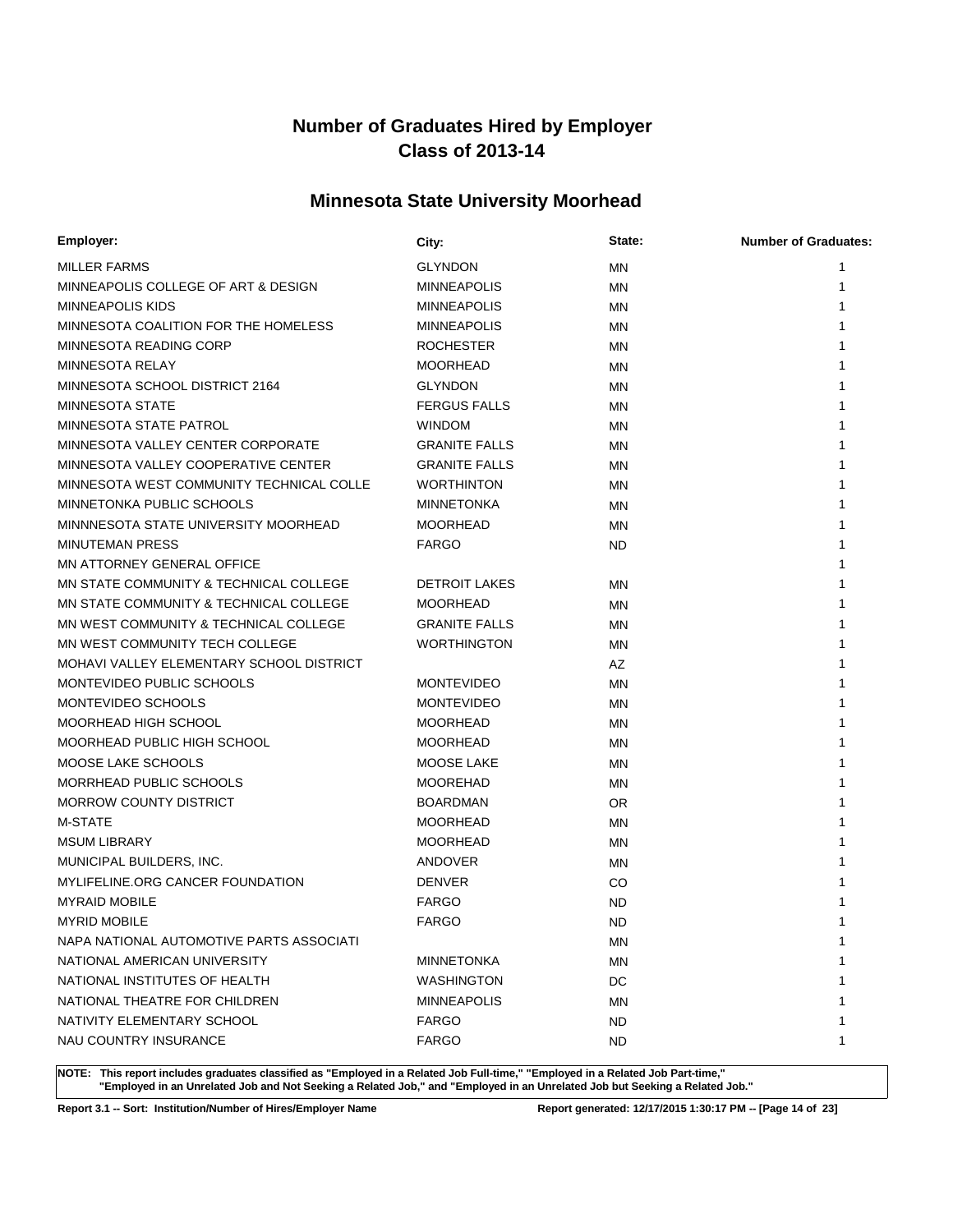# **Minnesota State University Moorhead**

| Employer:                              | City:               | State:    | <b>Number of Graduates:</b> |
|----------------------------------------|---------------------|-----------|-----------------------------|
| NBW COMPANY                            | <b>NEW ULM</b>      | ΜN        | 1                           |
| ND FOR CLEAN WATER, WILDLIFE, PARKS    | <b>FARGO</b>        | <b>ND</b> | 1                           |
| <b>NDAC</b>                            | <b>WEST FARGO</b>   | <b>ND</b> |                             |
| <b>NDSCS FARGO CAMPUS</b>              | <b>FARGO</b>        | <b>ND</b> |                             |
| <b>NDSU</b>                            | <b>FARGO</b>        | <b>ND</b> |                             |
| NEBRASKA FAMILIES COLLABORATIVE        | <b>OMAHA</b>        | <b>NE</b> |                             |
| NEM DIMENSIA HOME HEALTHCARE           | <b>FERGUS FALLS</b> | ΜN        |                             |
| NETWORK AND TECHNOLOGY SOLUTIONS INC   | <b>FARGO</b>        | <b>ND</b> |                             |
| NEW SONG CHURCH                        | <b>BISMARCK</b>     | <b>ND</b> |                             |
| NIGHTINGALE NURSES                     | <b>BOCA RATON</b>   | FL.       |                             |
| <b>NILLES LAW FIRM</b>                 | <b>FARGO</b>        | <b>ND</b> |                             |
| <b>NOKOMIS</b>                         | <b>FARGO</b>        | <b>ND</b> |                             |
| NOKOMIS CHILD CARE CENTER              |                     |           |                             |
| NOONAN SPORT SPECIALIST                | ALEXANDRIA          | <b>MN</b> |                             |
| <b>NORDSTROM</b>                       | <b>BLOOMINGTON</b>  | ΜN        |                             |
| <b>NORIDIAN</b>                        | <b>FARGO</b>        | ND        |                             |
| NORIDIAN ADMINSTRATIVE SERVICES        |                     |           |                             |
| NORIDIAN HEALTH CENTER SOLUTIONS       |                     |           |                             |
| NORIDIAN MUTUAL INSURANCE              | <b>FARGO</b>        | ND        |                             |
| NORMAN COUNTRY WEST ELEMENTARY         | <b>HENARUM</b>      | <b>MN</b> |                             |
| NORMAN COUNTY EAST HIGH SCHOOL         | <b>TWIN VALLEY</b>  | ΜN        |                             |
| NORMANDALE COMMUNITY COLLEGE           | <b>BLOOMINGTON</b>  | <b>MN</b> |                             |
| NORTH BAYOU RATIDES ELEMENTARY         | ALEXANDRIA          | LA        |                             |
| NORTH CENTRAL HUMAN SERVICE CENTER     | <b>MINOT</b>        | <b>ND</b> |                             |
| NORTH DAKOTA AUTISM CENTER             | <b>FARGO</b>        | <b>ND</b> |                             |
| NORTH DAKOTA GAME & FISH DEPARTMENT    |                     |           |                             |
| NORTH MEMORIAL MEDICAL CENTER          | <b>ROBBINSDALE</b>  | ΜN        |                             |
| NORTH MEMORIAL MEDICAL CENTER          | <b>ROBINSDALE</b>   | <b>MN</b> |                             |
| NORTHERN NETWORK EXPRESS               | <b>MOORHEAD</b>     | ΜN        |                             |
| NORTHLAND COMMUNITY SCHOOLS            | REMER               | ΜN        |                             |
| <b>NORTHWEST BANK</b>                  | <b>MOORHEAD</b>     | ΜN        |                             |
| NORTHWEST CONTRACTING INC              | <b>BISMARCK</b>     | <b>ND</b> |                             |
| NORTHWESTERN BANK                      | <b>MOORHEAD</b>     | MN        |                             |
| NOVAPRO STAFFING                       | <b>BATON ROUGE</b>  | <b>FL</b> |                             |
| NOVUM PHARMACEUTICAL RESEARCH SERVICES | <b>FARGO</b>        | ND.       | 1                           |
| <b>NURSING HOME</b>                    | <b>BLOOMINGTON</b>  | <b>MN</b> |                             |
| NYSTROM AND ASSOCIATES                 | <b>BRAINERD</b>     | ΜN        |                             |
| OAK GROVE HIGH SCHOOL                  | <b>FARGO</b>        | <b>ND</b> |                             |
| OAK GROVE LUTHERAN SCHOOL              | <b>FARGO</b>        | ND.       |                             |
| <b>OFFICE MAX</b>                      | <b>BLAINE</b>       | MN        | 1                           |

**NOTE: This report includes graduates classified as "Employed in a Related Job Full-time," "Employed in a Related Job Part-time," "Employed in an Unrelated Job and Not Seeking a Related Job," and "Employed in an Unrelated Job but Seeking a Related Job."**

**Report 3.1 -- Sort: Institution/Number of Hires/Employer Name Report generated: 12/17/2015 1:30:17 PM -- [Page 15 of 23]**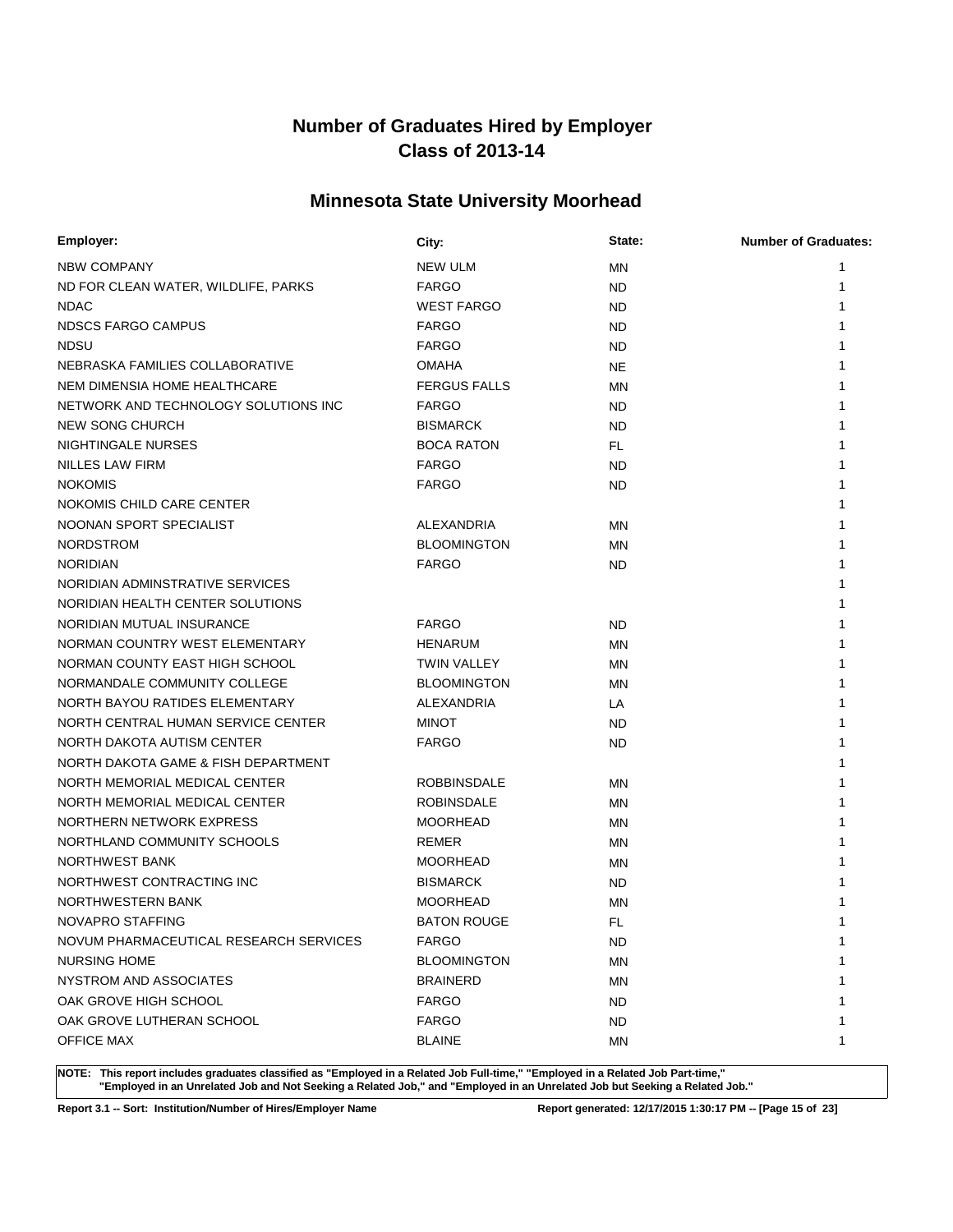# **Minnesota State University Moorhead**

| Employer:                            | City:                | State:    | <b>Number of Graduates:</b> |
|--------------------------------------|----------------------|-----------|-----------------------------|
| OFFICE SIGN COMPANY                  | <b>FARGO</b>         | <b>ND</b> |                             |
| OLD LUTHERAN                         | <b>MOORHEAD</b>      | <b>MN</b> | 1                           |
| <b>OLD NAVY</b>                      | <b>BOYNTON BEACH</b> | FL.       |                             |
| OLIVER MERCER SPECIAL EDUCATION UNIT | <b>HAZEN</b>         | <b>ND</b> |                             |
| <b>ONE</b>                           | <b>FARGO</b>         | ND        |                             |
| <b>ONWORD THERAPY</b>                | <b>FARGO</b>         | ND        |                             |
| ORANGETHEORY FITNESS                 | <b>MAPLE GROVE</b>   | <b>MN</b> |                             |
| <b>OSPTI</b>                         | <b>BRECKINRIDGE</b>  | MN        |                             |
| OTTER TAIL POWER COMPANY             | <b>FERGUS FALLS</b>  | <b>MN</b> |                             |
| OTTERTAIL COUNTY                     |                      | ND        |                             |
| PACE ANALYTICAL                      | <b>MINNEAPOLIS</b>   | MN        |                             |
| <b>PAP JOHNS</b>                     | <b>BLAINE</b>        | MN        |                             |
| PARK CHRISTIAN SCHOOL                | <b>MOORHEAD</b>      | <b>MN</b> |                             |
| PARK GARDENS ASSISTED LIVING         | <b>FERGUS FALLS</b>  | MN        |                             |
| PARK RAPIDS AREA SCHOOL DISTRICT     | <b>PARK RAPIDS</b>   | <b>MN</b> |                             |
| PARK RAPIDS AREA SCHOOLS DISTRICT    | <b>PARK RAPIDS</b>   | MN        |                             |
| PASSAGEWAYS                          | LAFAYETTE            | IN        |                             |
| PATHWAYS OUTDOOR LUTHERAN MINISTRIES | <b>BEMIDJI</b>       | MN        |                             |
| PAUL DAVIS RESTORATION               | <b>WEST FARGO</b>    | <b>ND</b> |                             |
| <b>PCI</b>                           | <b>PORTLAND</b>      | <b>OR</b> |                             |
| PEDIATRIC THERAPY PARTNERS           | <b>FARGO</b>         | ND.       |                             |
| PEDIGREE TECHNOLOGIES                | <b>FARGO</b>         | ND        |                             |
| PEMBERTON LAW FIRM                   | <b>FERGUS FALLS</b>  | <b>MN</b> |                             |
| <b>PENTAIR</b>                       | <b>ANOKA</b>         | <b>MN</b> |                             |
| PERHAM MIDDLE SCHOOL                 | PERHAM               | <b>MN</b> |                             |
| PERHAM PRINTING                      |                      |           |                             |
| PERHAM PUBLIC SCHOOLS                | PERHAM               | <b>MN</b> |                             |
| PERHAM-DENT SCHOOL DISTRICT          | <b>PERHAM</b>        | MN        |                             |
| PERKINS RESTAURANT AND BAKERY        | <b>MOORHEAD</b>      | <b>MN</b> |                             |
| PILLAGER SCHOOL DISTRICT             | PILLAGER             | MN        |                             |
| PINE ISLAND SCHOOL                   | PINE ISLAND          | MN        |                             |
| PIPESTONE COUNTY MEDICAL CENTER      | <b>PIPESTONE</b>     | <b>MN</b> |                             |
| PIZZA MAN                            | <b>DULUTH</b>        | MN        |                             |
| PIZZA SHOP                           | <b>MAYVILLE</b>      | <b>ND</b> | 1                           |
| PLAINS ART MUSEUM                    | <b>FARGO</b>         | <b>ND</b> | 1                           |
| PLAYERS SPORTS BAR & GRILL           |                      |           |                             |
| POLARIS INDUSTRIES                   | PLYMOUTH             | <b>MN</b> |                             |
| POLARIS INDUSTRIES                   | <b>ROSEAU</b>        | MN        |                             |
| POWERPLAY                            | FARGO                | ND.       |                             |
| POWERPLAY DJ                         | <b>FARGO</b>         | ND.       | 1                           |

**NOTE: This report includes graduates classified as "Employed in a Related Job Full-time," "Employed in a Related Job Part-time," "Employed in an Unrelated Job and Not Seeking a Related Job," and "Employed in an Unrelated Job but Seeking a Related Job."**

**Report 3.1 -- Sort: Institution/Number of Hires/Employer Name Report generated: 12/17/2015 1:30:17 PM -- [Page 16 of 23]**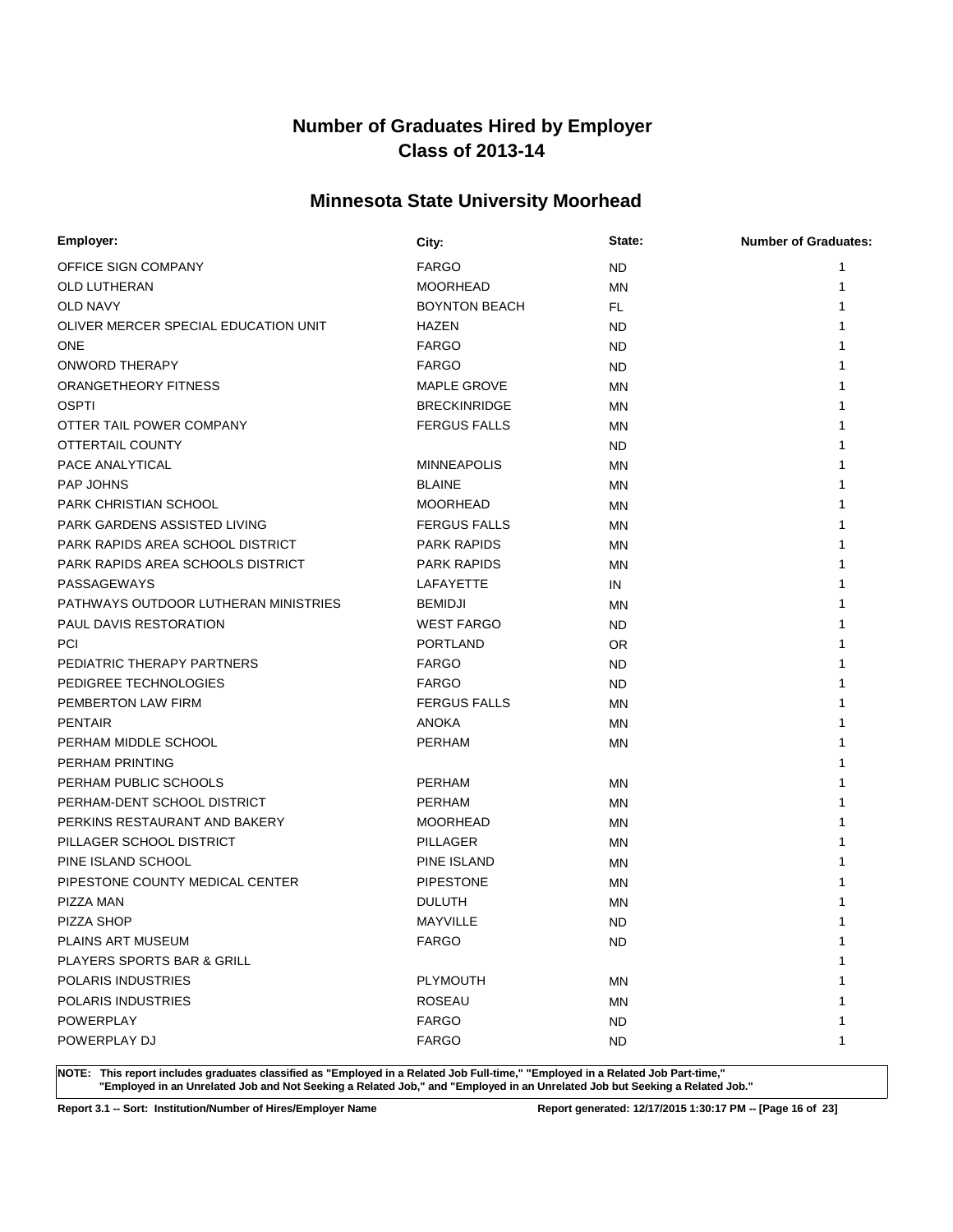# **Minnesota State University Moorhead**

| Employer:                           | City:             | State:    | <b>Number of Graduates:</b> |
|-------------------------------------|-------------------|-----------|-----------------------------|
| <b>PRAIRIE 5 HEADSTART</b>          | <b>MADISON</b>    | MN        | 1                           |
| <b>PRAIRIE PUBLIC</b>               | <b>FARGO</b>      | ND        | 1                           |
| <b>PRAIRIE REPUBLIC TELEVISION</b>  | <b>FARGO</b>      | ND        |                             |
| PRAIRIE ST. JOHNS                   | <b>FARGO</b>      | ND        |                             |
| PREFERENCE PERSONELL                | <b>FARGO</b>      | ND        |                             |
| PREFFERRED CREDIT INCORPORATE       | ST. CLOUD         | MN        |                             |
| PREMIER DESIGNS                     | <b>FARGO</b>      | ND        |                             |
| PRESTIGE BUSINESS SOLUTIONS         | <b>ORLANDO</b>    | FL.       |                             |
| PRETTYBIRD STUDIOS                  | LOS ANGELES       | СA        |                             |
| <b>PRIDE</b>                        | <b>BISMARCK</b>   | <b>ND</b> |                             |
| PRIME WEST HEALTH                   | ALEXANDRIA        | MN        |                             |
| PRIVATELY HIRED                     | <b>WEST FARGO</b> | <b>ND</b> |                             |
| PRODUCTIVE ALTERNATIVES             | <b>MOORHEAD</b>   | <b>MN</b> |                             |
| PROFILE BY SANFORD                  | <b>FARGO</b>      | <b>ND</b> |                             |
| PROGRESSIVE FARMS                   | <b>TINTA</b>      | <b>MN</b> |                             |
| PROTO LABS                          | <b>PLYMOUTH</b>   | <b>MN</b> |                             |
| <b>PSAV PRESENTATION SERVICES</b>   | <b>DENVER</b>     | CO        |                             |
| PUEBLO COUNTY SCHOOL DISTRICT 70    | <b>PUEBLO</b>     | CO        |                             |
| QUIN WIC                            | <b>NEWFOLDEN</b>  | <b>MN</b> |                             |
| R & R LAWN SERVICE                  |                   |           |                             |
| RACHEL CONTRACTING INC.             |                   |           |                             |
| RADIO FM MEDIA                      | <b>FARGO</b>      | <b>ND</b> |                             |
| RADIO PROMOTER                      |                   | ΜN        |                             |
| <b>RADIOSHACK</b>                   |                   |           |                             |
| <b>RAMBOW INK</b>                   | <b>NEW LONDON</b> | MN        |                             |
| RANCHO DE LOS CABALLEROS            | <b>WICKENBURG</b> | AZ        |                             |
| RAPAT CORP                          |                   |           |                             |
| RASMUSSEN COLLEGE                   |                   |           |                             |
| RED RIVER FINANCIAL GROUP           | <b>FARGO</b>      | ND        |                             |
| RED RIVER HUMAN SERVICES FOUNDATION | <b>FARGO</b>      | ND        |                             |
| <b>RED RIVER REGIONAL DISPATCH</b>  | <b>FARGO</b>      | ND        |                             |
| RED RIVER YOUTH FOR CHRIST          | <b>FARGO</b>      | <b>ND</b> |                             |
| <b>RENVILLE COUNTY HOSPITAL</b>     | <b>OLYMPIA</b>    | MN        |                             |
| RESULTS UNLIMITED                   | <b>MINOT</b>      | <b>ND</b> | 1                           |
| RICHFIELD PUBLIC SCHOOL             | <b>RICHFIELD</b>  | ΜN        | 1                           |
| RICHFIELD PUBLIC SCHOOLS            | <b>RICHFIELD</b>  | <b>MN</b> | 1                           |
| RICHMOND COUNTY SHERIFFS OFFICE     |                   |           |                             |
| RIDGEWATER COLLEGE                  | <b>WILLMAR</b>    | MN        | 1                           |
| RIDGEWATER COLLEGE                  | <b>WILMAR</b>     | ΜN        | 1                           |
| RIVER HILLS CHILDHOOD CENTER        | EAGAN             | MN        | 1                           |

**NOTE: This report includes graduates classified as "Employed in a Related Job Full-time," "Employed in a Related Job Part-time," "Employed in an Unrelated Job and Not Seeking a Related Job," and "Employed in an Unrelated Job but Seeking a Related Job."**

**Report 3.1 -- Sort: Institution/Number of Hires/Employer Name Report generated: 12/17/2015 1:30:17 PM -- [Page 17 of 23]**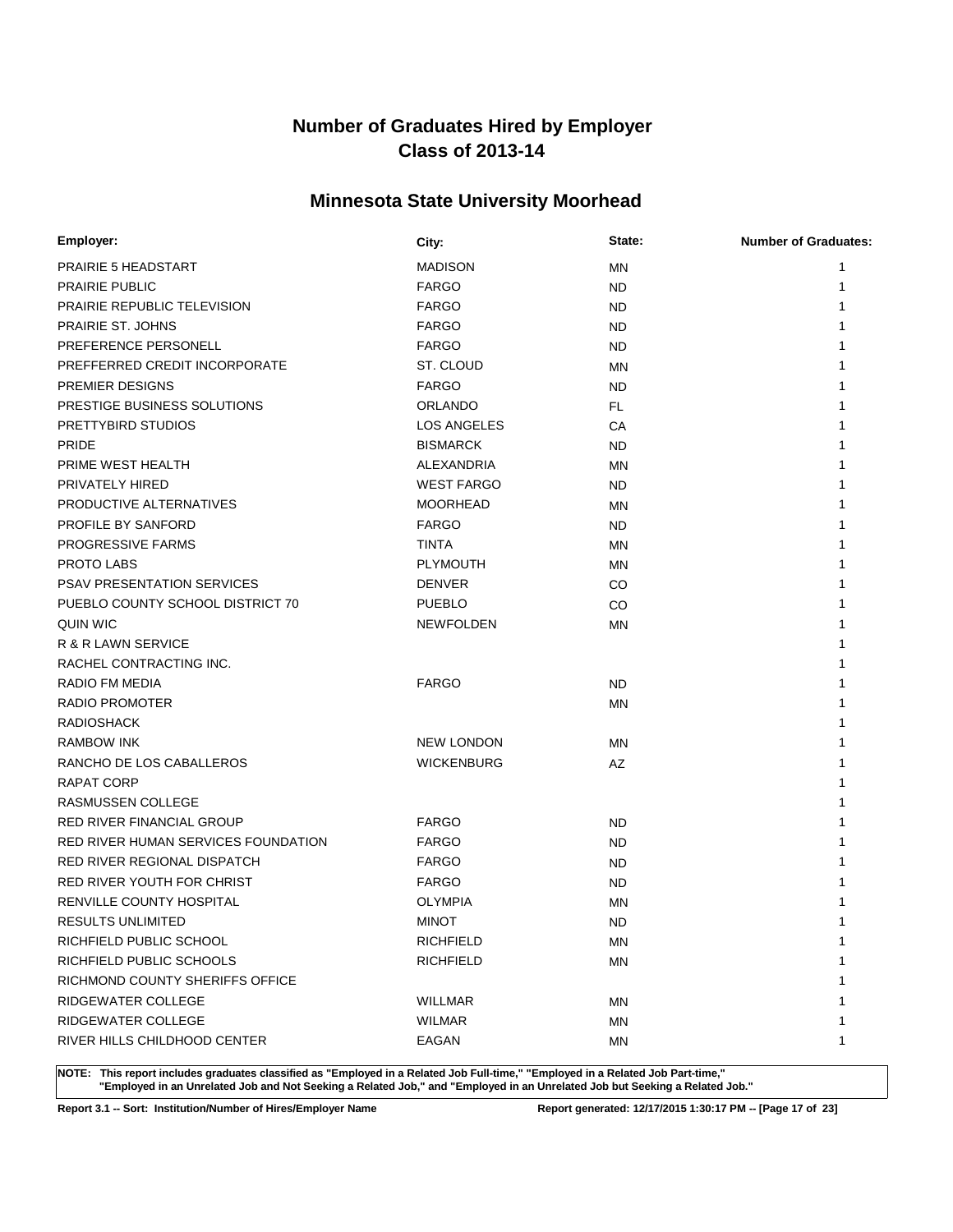# **Minnesota State University Moorhead**

| Employer:                          | City:                | State:    | <b>Number of Graduates:</b> |
|------------------------------------|----------------------|-----------|-----------------------------|
| RIVERVIEW HEALTH                   | <b>CROOKSTON</b>     | ΜN        | 1                           |
| ROCKY MOUNTAIN COLLEGE             | <b>BILLINGS</b>      | MT        | 1                           |
| ROERS PROPERTY MANAGEMENT          | <b>FARGO</b>         | ND.       |                             |
| ROLETTE PUBLIC SCHOOLS             | <b>ROLETTE</b>       | ND.       |                             |
| RONALD MCDONALD HOUSE              | <b>FARGO</b>         | ND.       |                             |
| ROSEWOOD ON BROADWAY               | <b>FARGO</b>         | ND.       |                             |
| <b>ROSSMAN ELEMENTARY</b>          | <b>DETROIT LAKES</b> | ΜN        |                             |
| <b>RS EDEN</b>                     | <b>MINNEAPOLIS</b>   | <b>MN</b> |                             |
| RUIZ FOODS                         | <b>DINUBA</b>        | CA        |                             |
| RURAL AIDS ACTION NETOWRK          | ST. CLOUD            | <b>MN</b> |                             |
| RURAL COMPUTER CONSULTANTS INC     | <b>BIRD ISLAND</b>   | <b>MN</b> |                             |
| S.G. REINSTSEN                     | <b>MOORHEAD</b>      | <b>MN</b> |                             |
| SACRED HEART AREA SCHOOL           | <b>STAPLES</b>       | MN        |                             |
| SACRED HEART ELEMENTARY            | <b>FREEPORT</b>      | ΜN        |                             |
| <b>SALVATION ARMY</b>              | <b>MINNEAPOLIS</b>   | MN        |                             |
| SANDORD HEALTH                     | <b>FARGO</b>         | ND.       |                             |
| SANFORD CHILDREN HOSPITAL          | <b>FARGO</b>         | <b>ND</b> |                             |
| <b>SANFORD CLINIC</b>              | <b>DICKINSON</b>     | ND.       |                             |
| <b>SANFORD HEALTH</b>              |                      |           |                             |
| SANFORD HEALTH CLINIC              | <b>FARGO</b>         | ND.       |                             |
| <b>SANFORD HOUSE</b>               | <b>FARGO</b>         | ND.       |                             |
| SAUK RAPIDS-RICE PUBLIC SCHOOLS    | <b>SAUK RAPID</b>    | <b>MN</b> |                             |
| <b>SCHEELS</b>                     | <b>FARGO</b>         | ND.       |                             |
| <b>SCHEEL'S</b>                    | <b>FARGO</b>         | ND.       |                             |
| <b>SCHERMER</b>                    |                      |           |                             |
| <b>SCHLUMBERGER</b>                | <b>DENVER</b>        | CO        |                             |
| <b>SCHMIDT TRACKING</b>            | <b>NEW LONDON</b>    | ΜN        |                             |
| SCHOOL DISTRICT OF LEE COUNTY      | <b>FORT MEYERS</b>   | FL.       |                             |
| SCOTT COUNTY-CHILD PROTECTION UNIT | <b>SHAKOPEE</b>      | ΜN        |                             |
| SEAGATE, LLC                       | <b>BLOOMINGTON</b>   | MN        |                             |
| <b>SEARS</b>                       | <b>HILO</b>          | HI        |                             |
| <b>SECURITY STATE BANK</b>         | <b>FERGUS FALLS</b>  | MN        |                             |
| <b>SELECT THERAPY</b>              | <b>BAXTER</b>        | ΜN        |                             |
| SEVERSON WOGSLAND LIEBEL           | <b>FARGO</b>         | <b>ND</b> | 1                           |
| <b>SEW WHAT</b>                    | WHITE BEAR LAKE      | MN        | 1                           |
| <b>SGN NUTRITION</b>               |                      |           | 1                           |
| SHALE PLAYS MEDIA                  | <b>FARGO</b>         | ND.       | 1                           |
| SHANGRI-LA NEPAL                   | <b>KTM</b>           |           | 1                           |
| SHANLEY HIGH SCHOOL                | <b>FARGO</b>         | ND.       | 1                           |
| SHERWIN WILLIAMS                   | <b>MOORHEAD</b>      | MN        | 1                           |

**NOTE: This report includes graduates classified as "Employed in a Related Job Full-time," "Employed in a Related Job Part-time," "Employed in an Unrelated Job and Not Seeking a Related Job," and "Employed in an Unrelated Job but Seeking a Related Job."**

**Report 3.1 -- Sort: Institution/Number of Hires/Employer Name Report generated: 12/17/2015 1:30:17 PM -- [Page 18 of 23]**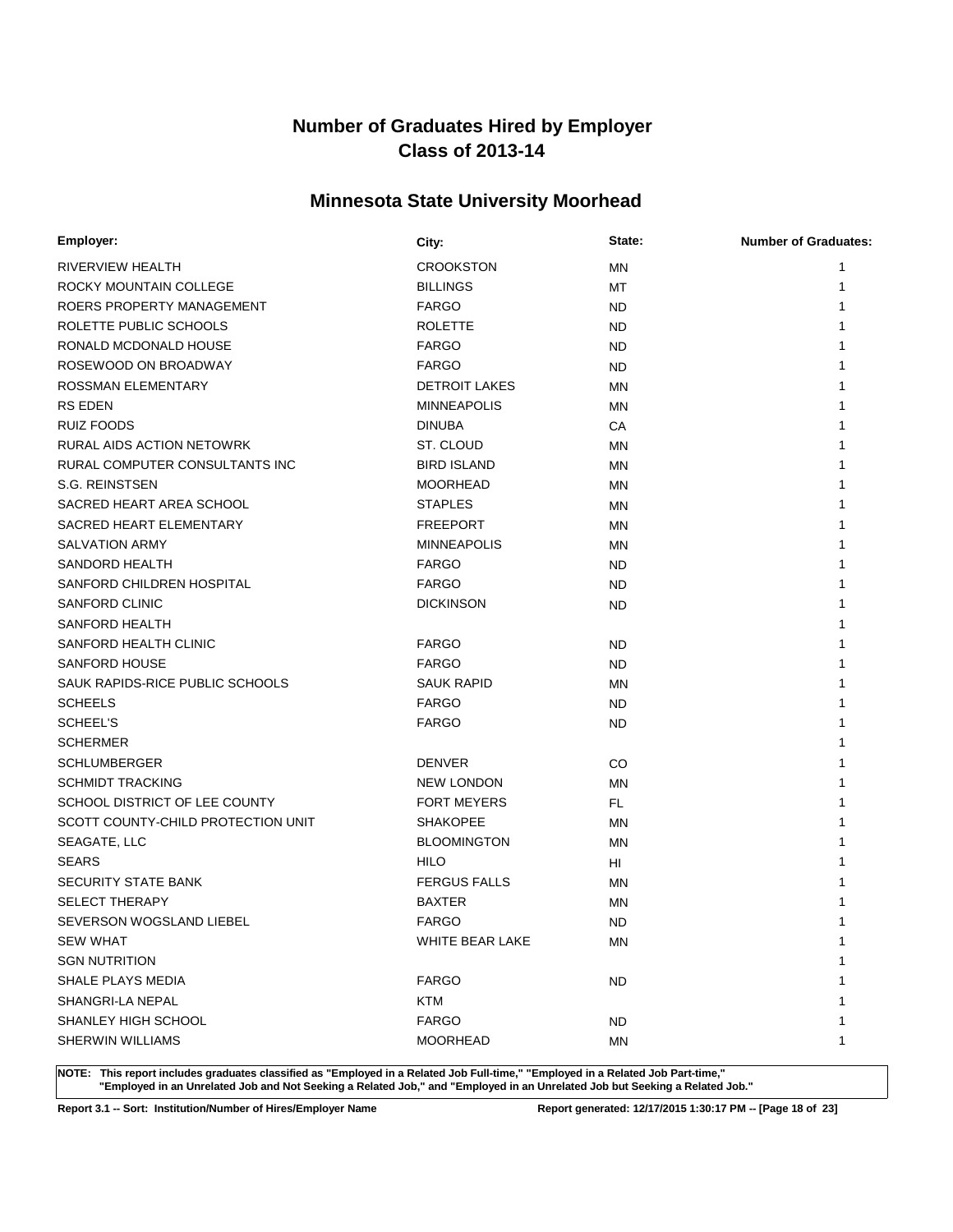# **Minnesota State University Moorhead**

| Employer:                                | City:              | State:    | <b>Number of Graduates:</b> |
|------------------------------------------|--------------------|-----------|-----------------------------|
| SHEYNNE CARE CENTER                      | <b>VALLEY CITY</b> | ND        | 1                           |
| SHORESTONE DEVELOPMENT, INC.             | <b>FARGO</b>       | <b>ND</b> | 1                           |
| <b>SIGN PRO</b>                          | <b>FARGO</b>       | ND        |                             |
| SIOUX FALLLS PUBLIC SCHOOLS              | SIOUX FALLS        | <b>SD</b> |                             |
| SISSETON SCHOOL DISTRICT                 | <b>SISSETO</b>     | <b>SD</b> |                             |
| SISSETON SCHOOL DISTRICT                 | <b>SISSETON</b>    | SD        |                             |
| SITEWORKS UNLIMITED INC                  | <b>WEST FARGO</b>  | ND.       |                             |
| SMALL WONDERS DAY CARE/PRE-SCHOOL        | <b>FARGO</b>       | ND        |                             |
| <b>SMITHSONIAN</b>                       | <b>WASHINGTON</b>  | DC        |                             |
| <b>SOLID COMFORT</b>                     | <b>FARGO</b>       | <b>ND</b> |                             |
| SOLUTIONS BEHAVIORAL HEALTH              |                    |           |                             |
| SOLUTIONS BEHAVORIAL HEALTHCARE PROFESSI | <b>MOORHEAD</b>    | <b>MN</b> |                             |
| SOUTH CENTRAL ADULT SERVICES             | <b>VALLEY CITY</b> | ND        |                             |
| SOUTH DAKOTA STATE UNIVERSITY            | <b>BROOKINGS</b>   | <b>SD</b> |                             |
| SPRINGLEAF FINANCIAL SERVICES            | <b>WOODBURY</b>    | MN        |                             |
| <b>SPRINT</b>                            | <b>IDINA</b>       | <b>MN</b> |                             |
| ST MARYS CATHOLIC GRADE SCHOOL           | <b>BIRD ISLAND</b> | MN        |                             |
| ST. CLOUD HOSPITAL HOME CARE             | ST. CLOUD          | <b>MN</b> |                             |
| ST. CLOUD TECHICAL AND COMMUNITY COLLEGE | ST. CLOUD          | <b>MN</b> |                             |
| ST. FRANCIS OF THE LAKES CATHOLIC SCHOOL | <b>BRAINERD</b>    | <b>MN</b> |                             |
| ST. HENRY AREA SCHOOL                    | <b>PERHAM</b>      | <b>MN</b> |                             |
| ST. JAMES PUBLIC SCHOOLS                 | ST. JAMES          | <b>MN</b> |                             |
| ST. JOSEPH SCHOOL                        | <b>MOORHEAD</b>    | MN        |                             |
| ST. JOSEPH'S SCHOOL                      | <b>MOORHEAD</b>    | <b>MN</b> |                             |
| <b>ST. LAWRANCE</b>                      | <b>MILBANK</b>     | SD        |                             |
| ST. MARY'S MEDICAL CENTER                | <b>DULUTH</b>      | <b>MN</b> |                             |
| ST. MICHAEL'S SCHOOL                     | <b>MAHNOMEN</b>    | ΜN        |                             |
| ST. PAUL PUBLIC SCHOOLS                  | ST. PAUL           | ΜN        |                             |
| <b>STARION FINANCIAL</b>                 | <b>BISMARCK</b>    | ND.       |                             |
| STATE FARM JILL HENNING                  | <b>FARGO</b>       | ND.       |                             |
| STATE OF MINNESOTA                       | ALEXANDRIA         | <b>MN</b> |                             |
| STATE OF MINNESOTA                       | ST. PAUL           | <b>MN</b> |                             |
| <b>STATE UNITED CHURCH</b>               | ADA                | ΜN        |                             |
| STEELE FITNESS                           | <b>MINNEAPOLIS</b> | <b>MN</b> | 1                           |
| <b>STEFANSON LAW</b>                     | <b>MOORHEAD</b>    | MN        | 1                           |
| STELHER HUMAN SERVICES                   | <b>PARK RAPIDS</b> | <b>MN</b> | 1                           |
| STEP BY STEP                             | <b>CORCORAN</b>    | ΜN        |                             |
| STEPPING STONES RESOURCE CENTER          |                    |           | 1                           |
| STEVENS COUNTY HUMAN SERVICES            | <b>MORRIS</b>      | ΜN        | 1                           |
| STILLWATER SCHOOL DISTRICT               | <b>STILLWATER</b>  | ΜN        | 1                           |

**NOTE: This report includes graduates classified as "Employed in a Related Job Full-time," "Employed in a Related Job Part-time," "Employed in an Unrelated Job and Not Seeking a Related Job," and "Employed in an Unrelated Job but Seeking a Related Job."**

**Report 3.1 -- Sort: Institution/Number of Hires/Employer Name Report generated: 12/17/2015 1:30:17 PM -- [Page 19 of 23]**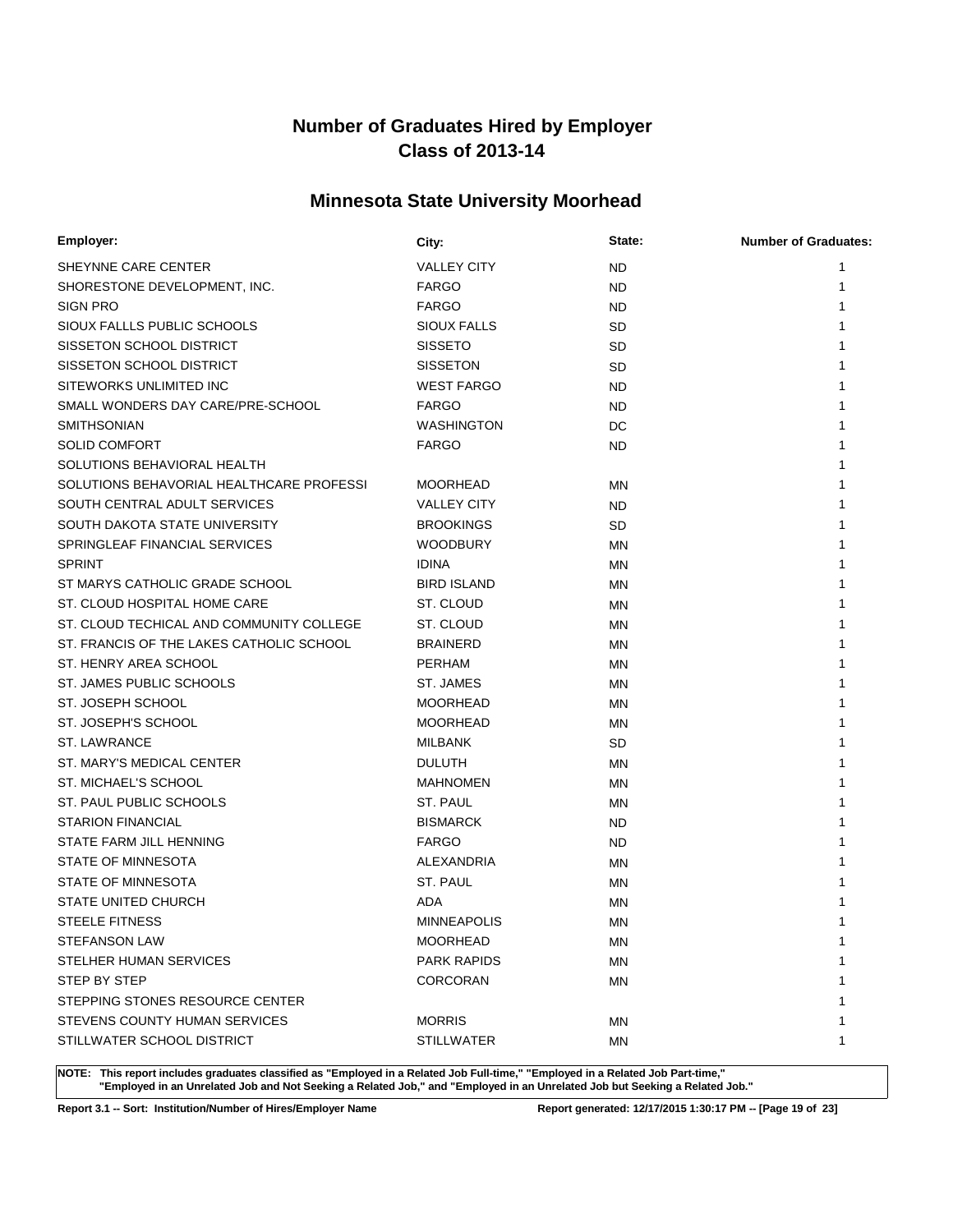# **Minnesota State University Moorhead**

| Employer:                               | City:                    | State:    | <b>Number of Graduates:</b> |
|-----------------------------------------|--------------------------|-----------|-----------------------------|
| SULLIVAN MIDDLE SCHOOL                  | <b>SOUTH FARGO</b>       | ND.       | 1                           |
| SUNBURST CONSULTING                     |                          | МT        | 1                           |
| SUNGLASS HUT                            | <b>FARGO</b>             | ND.       | 1                           |
| SUNSHINE STREET CHILDCARE               | <b>WEST FARGO</b>        | ND.       |                             |
| SWANSON'S HEALTH PRODUCTION             | <b>FARGO</b>             | ND.       |                             |
| SYLVAN LEARNING CENTER                  | <b>FARGO</b>             | ND.       |                             |
| <b>SYNECORE TECH</b>                    | <b>EDEN PRAIRIE</b>      | ΜN        |                             |
| T.E. IBBERSON                           | <b>HOPKINS</b>           | MN        |                             |
| <b>TAMI'S ANGELS</b>                    | <b>FARGO</b>             | ND.       |                             |
| <b>TARGET</b>                           | CHANHASSAN               | MN        |                             |
| <b>TARGET</b>                           | <b>FARGO</b>             | ND.       |                             |
| TATE TOPA TRIBAL SCHOOL                 | FORT TOTTEN              | ND.       |                             |
| <b>TEACHERS ON CALL</b>                 |                          |           |                             |
| <b>TEACHERS ON CALL</b>                 | <b>BLOOMINGTON</b>       | ΜN        |                             |
| <b>TELLURIDE FILM FESTIVAL</b>          | <b>TELLURIDE</b>         | CO        |                             |
| <b>TEMP FORCE</b>                       | <b>EDINA</b>             | ΜN        |                             |
| TEN GUN DESIGN                          | <b>EDMONDS</b>           | WA        |                             |
| THE DAILY GLOBE                         | <b>WORTHINGTON</b>       | ΜN        |                             |
| THE STAGE                               |                          |           |                             |
| THE UPS STORE                           | <b>FARGO</b>             | ND.       |                             |
| <b>THOMSEN HOMES</b>                    | <b>FARGO</b>             | ND.       |                             |
| <b>THOMSON REUTERS</b>                  |                          |           |                             |
| THORESON STEFFES TRUST COMPANY          | <b>FARGO</b>             | ND.       |                             |
| <b>THRIFTY WHITE</b>                    | <b>FARGO</b>             | ND.       |                             |
| <b>TIGER OAKS MEDIA</b>                 | <b>MINNEAPOLIS</b>       | <b>MN</b> |                             |
| TIM HORTON'S                            | YPSILANTI                | MI        |                             |
| <b>TITAN MACHINERY</b>                  | <b>FERGUS FALLS</b>      | ΜN        |                             |
| TJ MAXX                                 |                          |           |                             |
| <b>TMI HOSPITALITY</b>                  | <b>FARGO</b>             | ND.       |                             |
| TODD COUNTY SCHOOL DISTRICT             | <b>MISSON</b>            | SD        |                             |
| <b>TODD COUNTY SCHOOLS</b>              | <b>MISSION</b>           | SD        |                             |
| <b>TONE SYNDICATE</b>                   | <b>WEST FARGO</b>        | ND.       |                             |
| TOTAL QUALITY PUBLIC RELATION           | <b>BANGKOK, THAILAND</b> |           |                             |
| <b>TOY EARTH RTC</b>                    | <b>BRAINERD</b>          | MN        | 1                           |
| TRAMMELL CROW RESIDENTIAL               | <b>DALLAS</b>            | TX        | 1                           |
| TREASURE ISLAND COIN                    | <b>FARGO</b>             | <b>ND</b> |                             |
| TREASURE ISLAND RESORT & CASINO         | <b>RED WING</b>          | ΜN        |                             |
| TRINITY LIFESTYLE MANAGEMENT            |                          |           |                             |
| TRINITY LURTHERAN CHURCH, TLC & GROWING | <b>BEMIDJI</b>           | ΜN        |                             |
| TRINITY LUTHERAN PRESCHOOL              | <b>MOORHEAD</b>          | ΜN        | 1                           |

**NOTE: This report includes graduates classified as "Employed in a Related Job Full-time," "Employed in a Related Job Part-time," "Employed in an Unrelated Job and Not Seeking a Related Job," and "Employed in an Unrelated Job but Seeking a Related Job."**

**Report 3.1 -- Sort: Institution/Number of Hires/Employer Name Report generated: 12/17/2015 1:30:17 PM -- [Page 20 of 23]**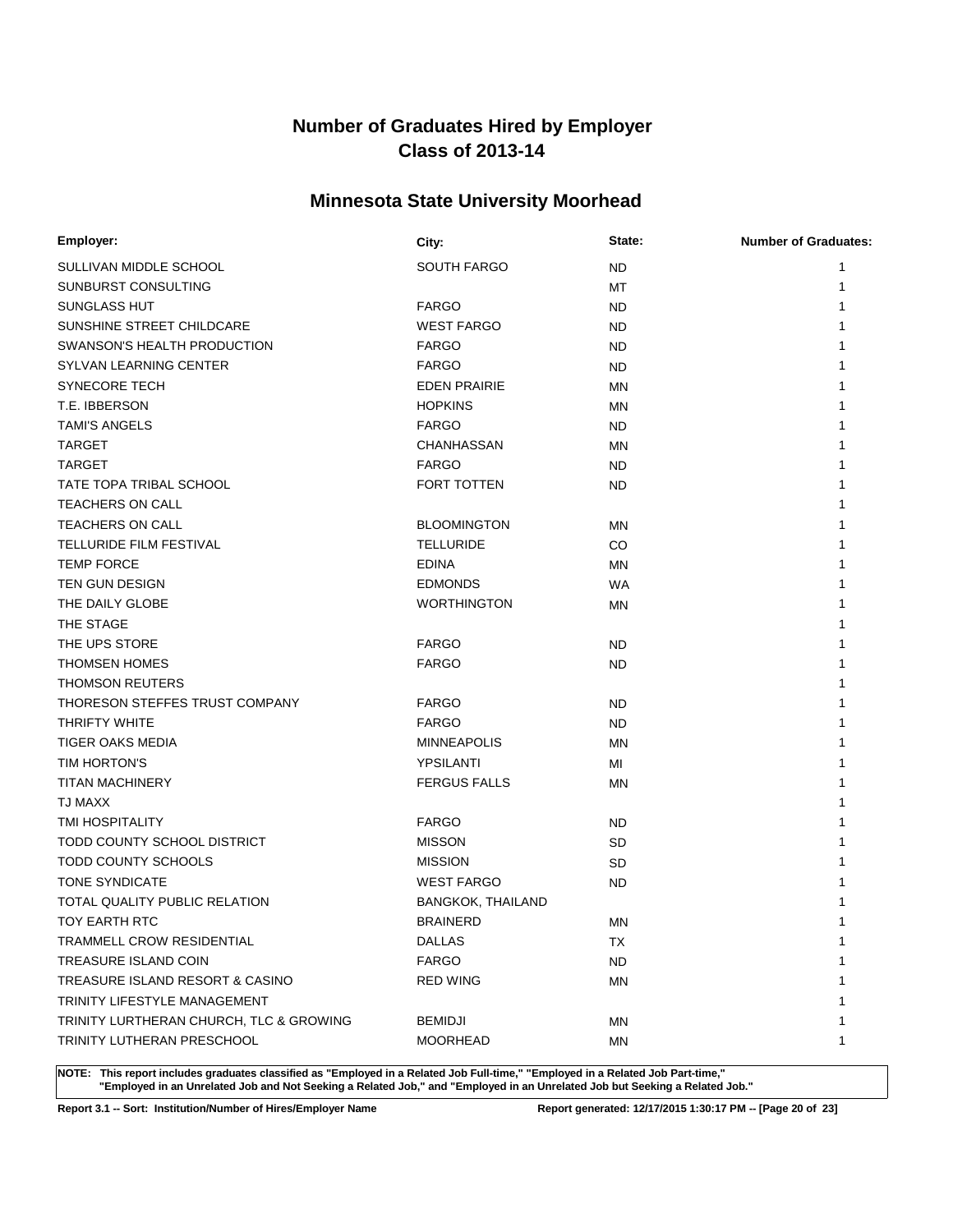# **Minnesota State University Moorhead**

| <b>Employer:</b>                        | City:                  | State:    | <b>Number of Graduates:</b> |
|-----------------------------------------|------------------------|-----------|-----------------------------|
| TRINITY LUTHERAN SCHOOLS                | <b>ALAMOSSA</b>        | CO        | 1                           |
| TWIN CITY SHARPENING                    | <b>FARGO</b>           | ND.       | 1                           |
| <b>U.S BANK</b>                         | <b>FARGO</b>           | ND.       |                             |
| U.S. DEPT OF VETERANS AFFAIRS           | <b>FARGO</b>           | ND.       |                             |
| U.S. MILITARY                           | <b>FORT LEWIS</b>      | WA        |                             |
| <b>UBS INVESTMENT</b>                   | <b>LONDON</b>          |           |                             |
| <b>UBS INVESTMENT BANK</b>              | <b>NEW YORK</b>        | NY        |                             |
| <b>UCARE</b>                            | <b>MINNEAPOLIS</b>     | MN        |                             |
| <b>ULTA BEAUTY</b>                      | <b>FORT COLLINS</b>    | CO        |                             |
| UNDERWOOD SCHOOL DISTRICT               | <b>UNDERWOOD</b>       | MN        |                             |
| <b>UNION STATE BANK</b>                 | <b>FARGO</b>           | ND.       |                             |
| UNITD STATES DISTILLED PRODUCTS         | <b>PRINCETON</b>       | ΜN        |                             |
| UNITED HOSPITAL                         | ST. PAUL               | ΜN        |                             |
| UNITED STATES POST SERVICE              | <b>HAZEN</b>           | ND.       |                             |
| UNIVERSITY OF COLORADO                  | <b>BOULDER</b>         | CO        |                             |
| UNIVERSITY OF COLORADO HEALTH           | <b>FORT COLLINS</b>    | CO        |                             |
| UNIVERSITY OF SOUTH FLORIDA             | <b>TAMPA</b>           | FL.       |                             |
| <b>UNKNOWN</b>                          | <b>UNKNOWN</b>         |           |                             |
| UPPER VALLEY SPECIAL EDUCATION          | <b>GRAFTON</b>         | ND.       |                             |
| <b>UPS STORE</b>                        | <b>FARGO</b>           | ND.       |                             |
| <b>US ARMY</b>                          |                        |           |                             |
| <b>US BANCORP</b>                       | <b>FARGO</b>           | ND.       |                             |
| US BANK SERVICE CENTER                  | <b>FARGO</b>           | ND.       |                             |
| <b>UTNEPAL</b>                          |                        |           |                             |
| VALLEY LAKE BOY'S HOME                  | <b>BRECKENRIDGE</b>    | ΜN        |                             |
| <b>VALLEY NEWS LIVE</b>                 | <b>FARGO</b>           | ND.       |                             |
| <b>VALLEY SENIOR SERVICES</b>           | <b>FARGO</b>           | ND.       |                             |
| <b>VASCULAR SOLUTIONS</b>               | <b>MAPLE GRIVE</b>     | ΜN        |                             |
| VASCULAR SOLUTIONS                      | <b>MAPLE GROVE</b>     | ΜN        |                             |
| VE                                      | ST. PAUL               | MN        |                             |
| <b>VERIZON WIRELESS</b>                 | <b>BISMARK</b>         | ND.       |                             |
| <b>VERIZON WIRELESS</b>                 | <b>FARGO</b>           | <b>ND</b> |                             |
| VERNDALE & BERTHA-HEWITT PUBLIC SCHOOLS | <b>VERNDALE/BERTHA</b> | <b>MN</b> |                             |
| VETERANS AFFAIRS HEALTH CARE SYSTEM     | <b>FARGO</b>           | ND        |                             |
| VETERAN'S HEALTH ADMINISTRATION         | <b>BRAINERD</b>        | ΜN        | $\mathbf{1}$                |
| VICKI'S PARTY PRO, INC.                 | CORCORAN               | <b>MN</b> |                             |
| <b>VIDCYCLE</b>                         | <b>FARGO</b>           | ND.       |                             |
| <b>VILLAGE INN</b>                      | <b>MOORHEAD</b>        | MN        |                             |
| VOCAL POINT PHOTOG-ERTY                 | <b>FARGO</b>           | ND.       | 1                           |
| <b>VOLUNTEER</b>                        |                        |           | 1                           |

**NOTE: This report includes graduates classified as "Employed in a Related Job Full-time," "Employed in a Related Job Part-time," "Employed in an Unrelated Job and Not Seeking a Related Job," and "Employed in an Unrelated Job but Seeking a Related Job."**

**Report 3.1 -- Sort: Institution/Number of Hires/Employer Name Report generated: 12/17/2015 1:30:17 PM -- [Page 21 of 23]**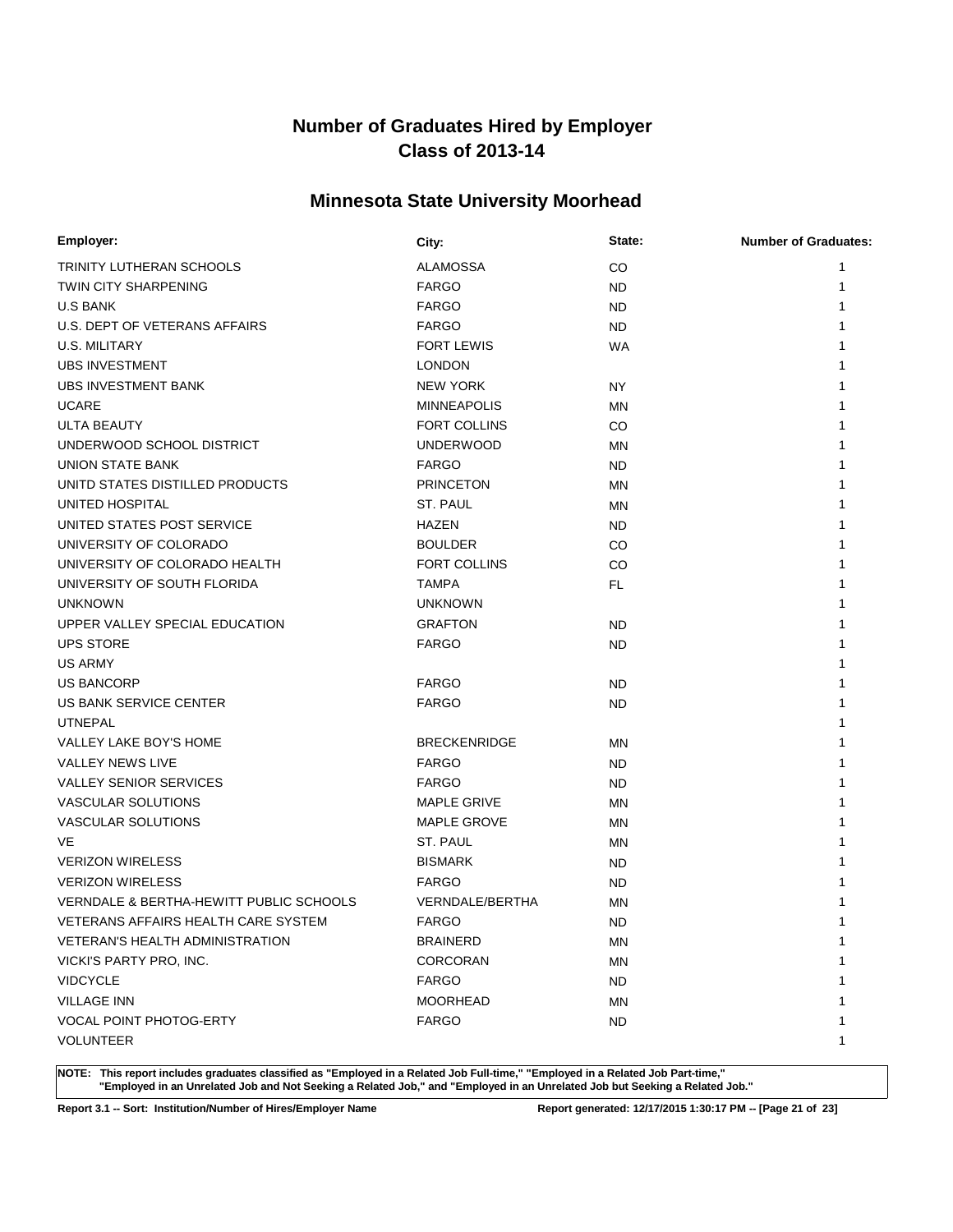# **Minnesota State University Moorhead**

| Employer:                                | City:                 | State:    | <b>Number of Graduates:</b> |
|------------------------------------------|-----------------------|-----------|-----------------------------|
| <b>VOYAGER ELEMENTARY</b>                | ALEXANDRIA            | <b>MN</b> | 1                           |
| <b>VSI PARYLENE</b>                      | <b>LOUISVILLE</b>     | CO        | 1                           |
| WADENA DEER CREEK ELEMENTARY             | WADENA                | <b>MN</b> |                             |
| <b>WAHPETON PUBLIC SCHOOLS</b>           | <b>WAHPETON</b>       | ND.       |                             |
| <b>WALKER METHODIST</b>                  | LAKEVILLE             | ΜN        |                             |
| <b>WALMART</b>                           | <b>MOORHEAD</b>       | ΜN        |                             |
| WALSER AUTOMOTIVE GROUP                  | <b>BROOKLYN PARK</b>  | <b>MN</b> |                             |
| <b>WALT DISNEY</b>                       | <b>ORLANDO</b>        | FL.       |                             |
| WARREN WELL SERVICE, LLC                 | <b>FAIRVIEW</b>       | MT        |                             |
| <b>WATFORD CITY HIGH SCHOOL</b>          | <b>WATFORD CITY</b>   | ND.       |                             |
| WDAY-TV                                  | <b>FARGO</b>          | ND.       |                             |
| <b>WELLS FARGO</b>                       | <b>FARGO</b>          | ND.       |                             |
| WEST CENERAL REGIONAL JUVENILE DETENTION | <b>MOORHEAD</b>       | <b>MN</b> |                             |
| WEST CENTRAL REGION JUVINELLE CENTER     | <b>MOORHEAD</b>       | <b>MN</b> |                             |
| WEST CENTRAL REGION JUVINELLE CENTER     | <b>MOORHED</b>        | ΜN        |                             |
| WEST FARGO PUBLIC SCHOOLS                | <b>WEST FARGO</b>     | MN        |                             |
| <b>WESTCON</b>                           | <b>BISMARCK</b>       | ND.       |                             |
| WESTERN MENTAL HEALTH CENTER             | <b>MARSHALL</b>       | MN        |                             |
| <b>WESTERN PRODUCTS</b>                  | <b>FARGO</b>          | ND.       |                             |
| <b>WESTERN STATE BANK</b>                | <b>WEST FARGO</b>     | ND.       |                             |
| <b>WESTFIELD INDUSTRIES</b>              | <b>FARGO</b>          | ND.       |                             |
| <b>WESTONKA PUBLIC SCHOOLS</b>           | <b>MOUND</b>          | MN        |                             |
| WEX                                      | <b>FARGO</b>          | ND.       |                             |
| <b>WHEATON AREA SCHOOLS</b>              | <b>WHEATON</b>        | ΜN        |                             |
| <b>WHEATON FRANCISCAN HEALTHCARE</b>     | MILWAUKEE             | WI        |                             |
| <b>WHELAN SECURITY</b>                   | <b>MINNEAPOLIS</b>    | MN        |                             |
| WHITE EARTH INDIAN CHILD WELFARE         | WHITE EARTH RESERVATI | MN        |                             |
| WHITERS MENTAL HEALTH                    | <b>WHITERS</b>        | ΜN        |                             |
| <b>WILLARD SCHOOL DISTRICT</b>           | WILLARD               | <b>MN</b> |                             |
| <b>WILLMAR PUBLIC SCHOOLS</b>            | <b>WILLMAR</b>        | ΜN        |                             |
| WILLMAR SCHOOL DISTRICT                  | <b>WILLMAR</b>        | ΜN        |                             |
| WINDSOR MOUNTAIN INT. SUMMER CAMP        | <b>WINDSOR</b>        | NΗ        |                             |
| YANKTON DAILY PRESS & DAKOTAN            | YANKTON               | <b>SD</b> |                             |
| YELLOWSTONE BOYS AND GIRLS RANCH         | <b>BILLINGS</b>       | MT        | 1                           |
| <b>YMCA</b>                              |                       |           | 1                           |
| YMCA CASS CLAY                           | <b>FARGO</b>          | ND.       |                             |
| YMCA OF CASS COUNTY                      | <b>FARGO</b>          | ND.       |                             |
| YOUNG FRONTIERS                          |                       |           |                             |
| YOUNG LIFE CASTAWAY CLUB                 | <b>DETROIT LAKES</b>  | ΜN        |                             |
| YOUR WEDDING EXEPERIENCE BY DAVID TUTERA | ST. PAUL              | ΜN        | 1                           |

**NOTE: This report includes graduates classified as "Employed in a Related Job Full-time," "Employed in a Related Job Part-time," "Employed in an Unrelated Job and Not Seeking a Related Job," and "Employed in an Unrelated Job but Seeking a Related Job."**

**Report 3.1 -- Sort: Institution/Number of Hires/Employer Name Report generated: 12/17/2015 1:30:17 PM -- [Page 22 of 23]**